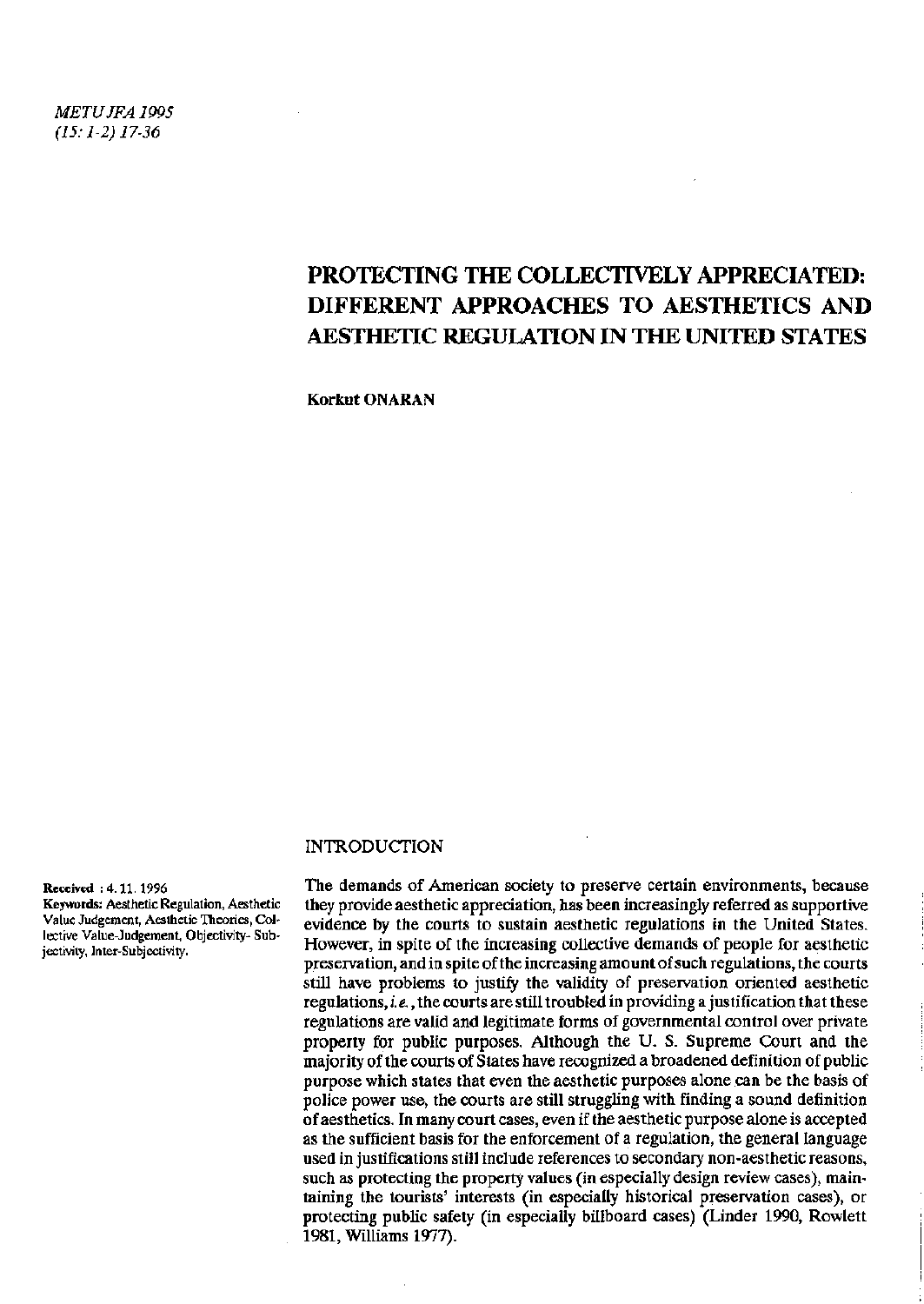Many design scholars, regulators and judges deal with the question of defining aesthetic concerns. It is crucial for the courts to understand and scrutinize the motives behind the collective demands to preserve, for example, certain landmarks, or to protect the visual character of a neighborhood, or a scenic vista or to reserve an untouched natural area. Where do these collective interests or sentiments come from and what do they really want in terms of planning and design? Is it really because of the financial interests that people of New Orleans want to keep French Quarter's architectural character? Is it because of safety issues that many communities do not want to see billboards around the highways? A sound person's answer would be: 'These concerns are important but not so important to enforce historic preservation or billboard regulations. The real reasons are different and probably closely related with aesthetic concerns ...'

Courts recognize and actually adapt this kind of reasoning but still are puzzled with the problem of defining these concerns. Why don't people like the billboards? Is it because they think they are not picturesque? If so, are there any other objects which are not picturesque, so that we can regulate them too? What is to be picturesque? To what degree people do not like them? In other words, are there some other people who like them? If yes, why do they like them? That is to say, on what aesthetic grounds do they appreciate them? Can there be a special kind of billboard design that most of the people like, or at least not be offended (so that we can require the use of that kind)? One can add tens of similar questions to these. These questions are questions with vital importance for the courts. Plausible answers can help the courts to test the constitutionality of regulations. Plausible answers are indeed necessary to be able to define government's interest in regulating the architectural style in a neighborhood and to address the freedom of speech issue. The answers are important to be able to balance the condemned private property and protected public interest. Unless some answers are provided, even though they recognize the validity of aesthetic purposes, the courts will continue to be puzzled and look for secondary non-aesthetic justifications to test the constitutionality of aesthetic regulations and to defend their validity.

Although the above listed questions seem hard to answer because of their seemingly subjective and vague character, they are by no means untouched and unstudied questions. Different aesthetic theories have different answers. Some of them are quite reasonable and have been used in courts. The problem is that, most of the time, their usage in courts is mixed with non-aesthetic justifications, and therefore, they fail to provide a comprehensive understanding of the collective aesthetic sentiments. Furthermore, the analytical studies comparing different aesthetic approaches and explanations, in terms of their ability to scrutinize the aesthetic collective attitudes, are few in number and this line of study has not yet attracted the attention it deserves,

This paper is an attempt to provide a framework to explore the interrelations between aesthetic judgments and aesthetic regulations and to review and compare different aesthetic approaches that courts generally refer to in the context of legal aesthetics in the United States.

The next section of the paper provides a quick general historical background of aesthetic regulations in the United States. This review will point out that during the history of aesthetic regulations the number of the regulations has increased, the collective will to preserve certain environments has grown, and the courts' definition of public welfare has been broadened. The following section will provide a framework to explore the interrelations between aesthetic judgments and legitimation of aesthetic regulations. The argument will be that it- is not fair to consider the aesthetic regulations as restitutionary regulations where the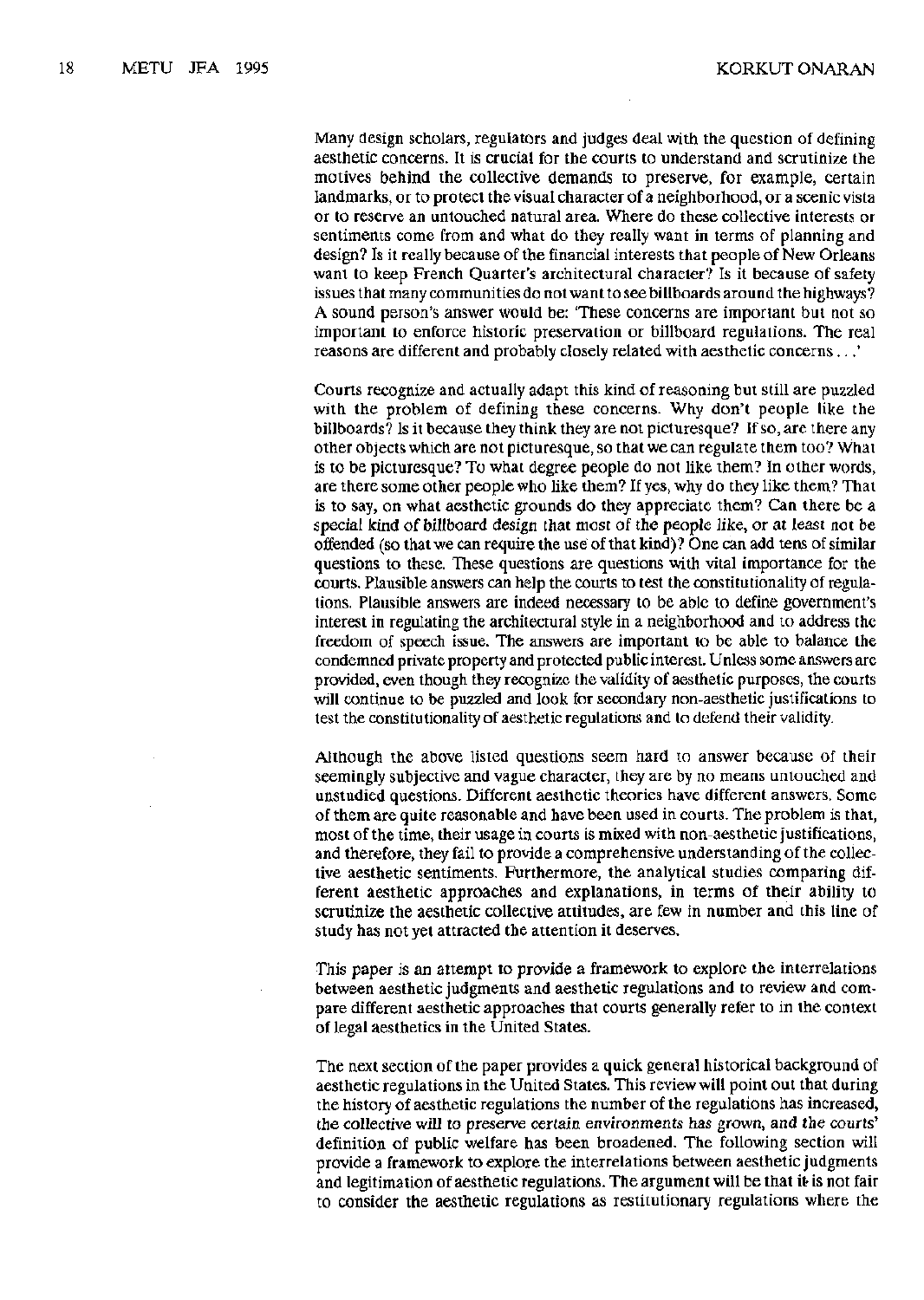pecuniary compensation is aimed. The aesthetic regulations are motivated by some collective sentiments or emotions, and therefore, they can be validated only by a plausible explanation of the motives of mentioned collective emotions. In this sense, the aesthetic judgments used in normative aesthetic theories can be important sources for legal legitimation of aesthetic theories.

The next section of the paper will explore and compare four different aesthetic approaches and associated judgments. The historical backgrounds of these approaches will also be provided. These approaches are (a) subjective approach, (b) objective approach which sees nature as an object of beauty, (c) the objective approach which sees the experience in nature as uplifting, educating and aesthetically pleasing, and finally (d) the inter-subjective approach which defines the aesthetic experience referring to the symbolic meanings and values attached to the environment. The last section will conclude with the argument that the inter-subjective approach is the most promising one to provide a general framework to explore the aesthetic demands in many different cases. This approach is particularly suitable for courts in their efforts to test the constitutionality of aesthetic regulations and to justify their validity.

### A BRIEF HISTORY OF AESTHETIC REGULATIONS IN THE UNITED STATES

The Village of Euclid v. Ambler Realty Co. (1926) is a well known landmark case whereby the U. S. Supreme Court legitimized the use of police power in the zoning of private land by local governments for public health, safety, welfare and morals. Other than legitimizing the use of police power for zoning, the Euclid case recognized the concept of'welfare'as a valid public purpose (Rowlett, 1981). Before Euclid the public health and safety was the only valid basis to regulate private property. Public safety and health is a pretty straightforward purpose in terms of its accountability and its undeniable necessity. Public welfare, on the other hand, is a broader concept which has a potential to be interpreted to include many other purposes including the aesthetic ones. However, this broader interpretation of the term to include aesthetic purposes came into the scene only 28 years after Euclid. In his famous statement at the U. S. Supreme Court case Berman *v.* Parker (1954), Justice Douglas stated:

> The concept of public welfare is broad and inclusive... The values it represents are spiritual as well as physical, aesthetic as well as monetary. It is within the power of the legislature to determine that the community should be beautiful as well as healthy, spacious as well as clean, well-balanced as well as carefully patrolled (348 U. S. 26, 1954).

Although Berman was an 'eminent domain\* case, it influenced many zoning cases with its broad definition of public welfare (Rowlett, 1981). This definition removed from the shoulders of the court the necessity to find fictive legal justifications for aesthetic regulations, *i.e.,* using finance or safety related justifications to control billboards where the original intent behind the regulations is removing or preventing the visual disturbance, and provided the opportunity to use aesthetic purposes alone as the valid governmental interest to use the police powerortheargument of'eminent domain'(Karp, 1990; Pearlman, 1988).

In another important case, Penn Central Transportation Co. v. New York City, U. S. Supreme Court recognized New York City's Landmark Commission's concerns as valid public interest to use police power for 'taking' purposes. The court stated that: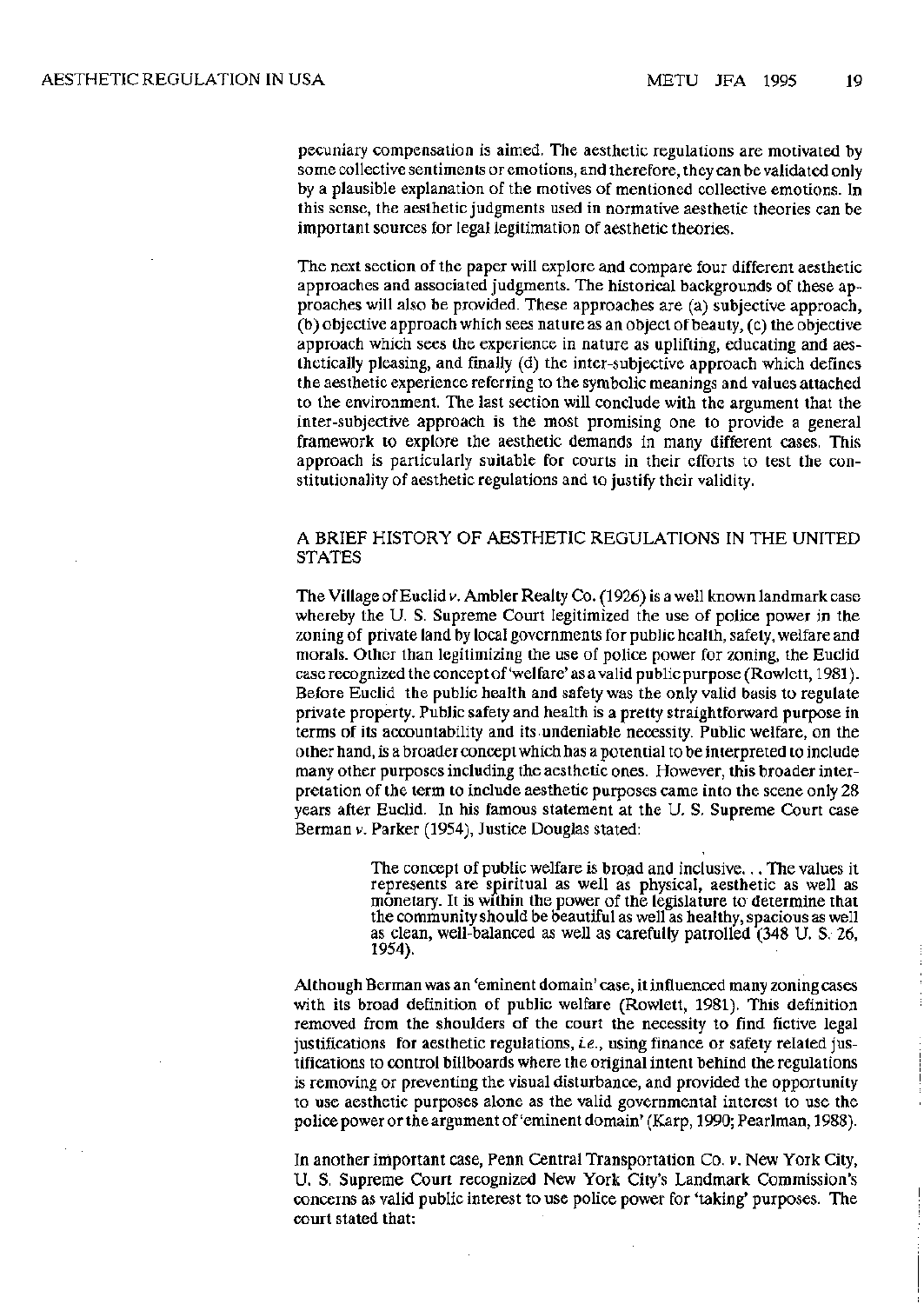. . . state and cities may enact land use restrictions or controls to enhance the quality of life by preserving the character and desirable aesthetic features of a city (438 U. S. 129,1975).

This case is significant also, because it has legitimated the cultural stability oriented preservation purposes as opposed to aesthetic concerns in Berman which favored an 'Urban Renewal' development.

After Berman, the attitudes of State Courts towards aesthetic regulations have also changed. Many state courts have followed the Supreme Court's interpretation of public welfare and treated aesthetics as a valid basis for regulation. Karp (1990) suggests that the reasons are various. Some states, like Hawaii, Pennsylvania, and Montana, have constitutional provisions for using aesthetic basis alone. Others use aesthetic purposes depending on their state statutes, such as Minnesota's Highway Beautification Act and Washington's Shoreline Management Act (Smardon and Karp, 1993). Pearlman (1988) states that eighteen states have accepted regulations on the aesthetic basis alone, nine states prohibit regulations based on aesthetic purposes alone, and fourteen states have not decided the issue, as of 1988. In 1980, there were sixteen states with accepted regulations on aesthetic basis alone, and nine states which prohibited aesthetic basis (Bufford 1980).

One explanation of this change in the history of land use regulations is that as the society establishes its settlements and as the settlements reach to a mature phase, the concerns of its citizens for their surroundings shift from vital concerns like safety and health towards more subtle ones. In 1913, the first comprehensive bulk control regulations appeared in New York, where health was a serious problem in the very high density city barracks (Gerckens, 1988). Similarly, the first subdivision regulations appeared to control the design and construction standards with the primary concerns of public health and safety (Ducker, 1988). As the vital problems of these settlements were resolved, new concerns emerged. These new concerns were mostly about the character of communities or about the better configurations of different uses based on essential assumption of incompatibility of uses in zoning.

This explanation makes sense, but it is actually too general to grasp certain details. It is especially weak in explaining increasing concerns guiding the regulations oriented to nature preservation, *i.e.,* the scenic beauty and visual resource management regulations.

Another argument explaining the increase in aesthetic regulations is that processes, such as rapid suburbanization (the two big phases being the 1920's and postwar growth of 1950\*s through 1960's), increasing population in cities and urban sprawl, and appearances of unprecedented environmental problems, *e.g.*  'dust bowl' of Great Plains in 1930s, have created a movement from individualism toward more collectivism.

More and more collective concerns appeared, and hence, people started to accept the necessity of extended regulations over private property. Along with its emphasis on people's increasing sensitivity for environmental issues, the argument also suggests that both the increase in quantity and the expansion in purpose of regulations go parallel with the empowering cultural and collective values as opposed to increasing individuality.

Consequently, mechanisms such as billboard controls, scenic beauty regulations, and historic preservation have grown after the 1950s, and with the passage of National Environmental Policy Act (1969), the aesthetic impacts of any major federal project have been an issue of consideration.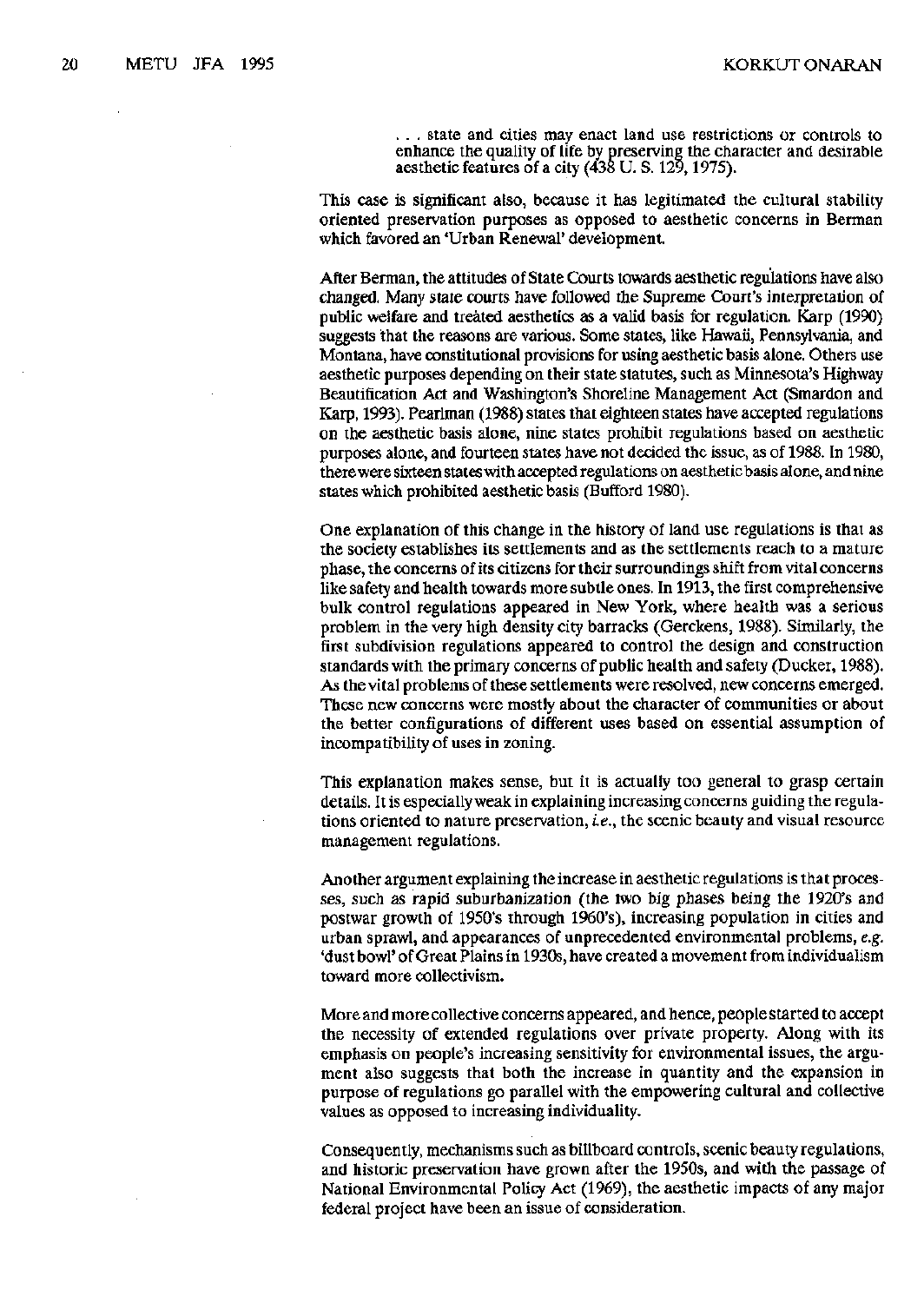As the number of regulations has increased, the language used in the courts has also changed and concepts referring to the motives of people's aesthetic preferences have been employed more and more . Many of these concepts have been used for justifying the validity of aesthetic concerns. To cite a few examples, the New Jersey Supreme Court in State v. Miller (1980) stated that well designed developments 'contribute to psychological and emotional stability and well being as well as stimulate a sense of well being' (Karp, 1990, 381). In Oregon City *v.*  Hartke (1965), the Oregon Supreme Court claimed: 'It is not irrational for those who live in a community  $\ldots$  to plan their physical surroundings in such a way that unsightliness is minimized' (Karp, 1990, 381). And for a final example, in Metromedia v. City of San Diego (1981), the U. S. Supreme Court argued: 'Each [billboard] destroys a unique perspective on the landscape and adds to the visual pollution of the city' (Pearlman, 1988, 479).

However, although the courts use these terms and concepts, the aesthetic concerns are generally used with the secondary non-aesthetic justifications to uphold the aesthetic regulations. The reason is that secondary justifications are mostly easier to refer. For instance Williams (1977) argues:

> Although the harm inflicted is exclusively the result of popular reaction to a form of expression, government's interest in protecting innocent parties against pecuniary loss seems more tolerable than an interest solely in protecting feelings (Williams, 1977,26).

### COLLECTIVE SENTIMENTS, AESTHETIC JUDGMENTS, AND THE PROBLEM OF HOW TO JUSTIFY THE VALIDITY OF AESTHETIC REGULATIONS

One may ask: 'What is wrong with supporting primary aesthetic purposes with secondary, for instance, economic justifications? After all, an increase in the environment's attractiveness affects the overall property values in the long run'. This assertion is indeed open to debate, but let's assume that it is true for the moment.

The first disadvantage of supporting aesthetic regulations with economic justification is that those aesthetic regulations which are totally independent from economic objectives will be ineffective. In other words, only those aesthetic regulations the rationale of which can be associated with economic concerns will be most likely to be upheld and others will be eliminated (Turnbull, 1971). The other disadvantage, in addition to the first one, is that upholding aesthetic regulations by means of secondary non-aesthetic concerns, Rowlett (1981) argues, obscures the primary purpose of the regulation, whereas 'ascertaining the primary purpose of a regulation is a necessary step in applying the well-recognized test of the constitutionality of police power regulations' (Rowlett, 1981, 51). Therefore, in many situations it is in essence unfair to justify aesthetic regulations based on non-aesthetic concerns.

These problems bring the question of verification into the discussion. What kind of verification do courts need to refer in order to uphold aesthetic regulations? Do they need general standards for aesthetics which can be applied everywhere in every case? Do they have to verify the regulations, or can it possibly be verified on empirical bases that an aesthetic regulation is for public interest?

At this point it is helpful to remember Durkheim's well known classification of legislation. He proposes two types: restitutory and repressive (penal) law. Restitutory law is based on the compensation of pecuniary losses between parties,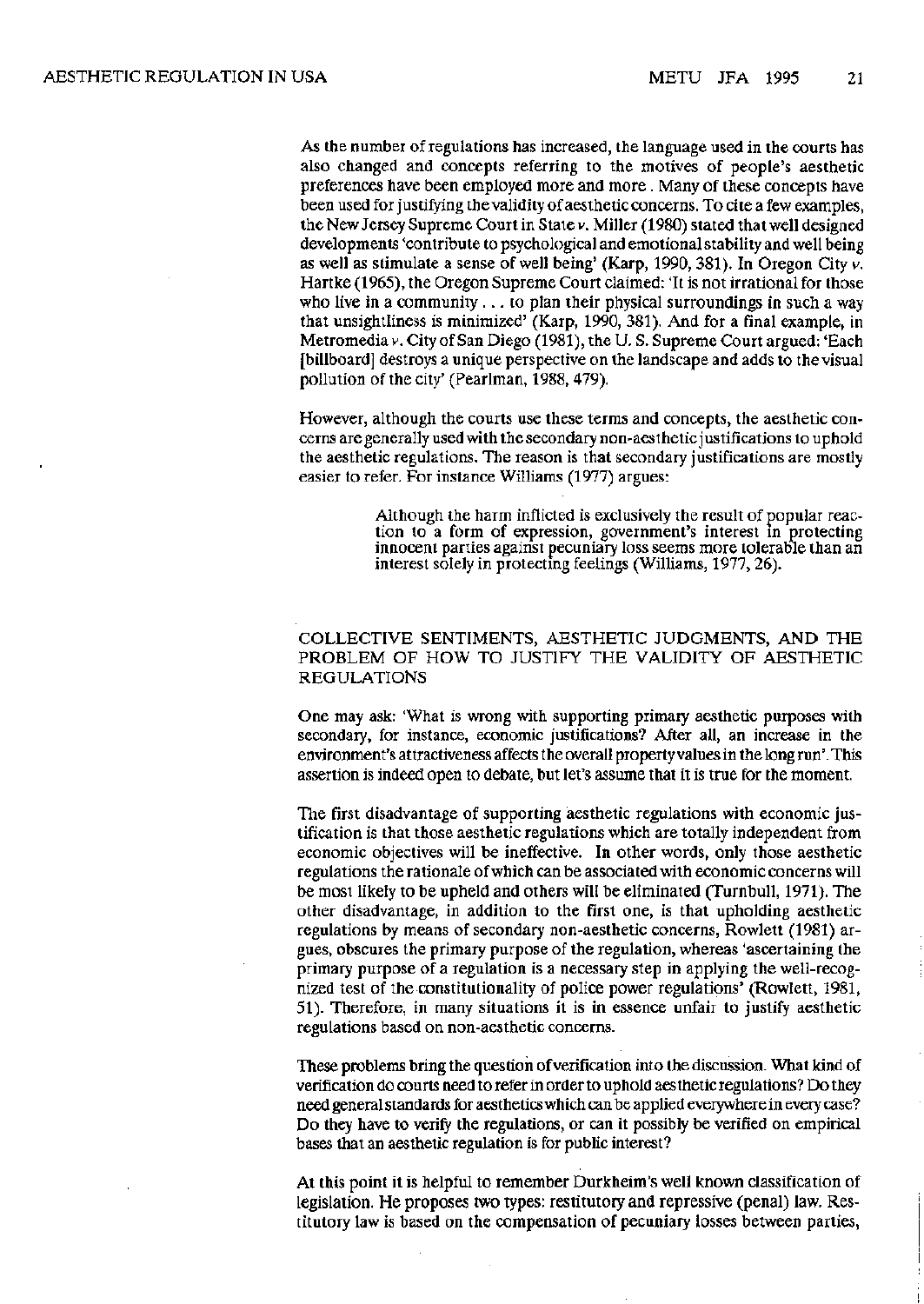whereas the repressive (penal) law aims to satisfy the will of collective conscious, *le.,* to satisfy the collective emotional reaction toward the guilt (Durkheim, 1984). In a case of homicide, for instance, the motive in the punishment is not to compensate the loss, but simply to react against an infringement of the collective ethical values. The justification of a restitutory regulation is therefore different than the one of a repressive law. The economical or utilitarian justification works for the former, but not for the latter. A plausible definition of the collective values, *i.e.,* the will of collective conscious, is necessary and also sufficient for the latter. Following this line of reasoning, it is fair to argue that the concept of public welfare and morality necessitates the latter type of justification, because the definition of the concept depends on the definition of the collective values of the time.

There cannot be an empirical verification showing that an aesthetic regulation is for the public interest, but this does not make the aesthetic regulations non-testable in terms of their constitutionality. Reasonable, consistent, and fair description of the will of collective conscious, with a description employing value statements instead of verifiable empirical ones, can be sufficient. Williams (1977) reminds us that the aesthetic regulations are not the only ones having these characteristics, but there are many others for which the assertion that they are for the public interest cannot be empirically verified. Furthermore, interpretations of certain values or certain concepts like 'public welfare' by the courts can change in time. The courts can change their attitudes towards certain issues as the cultural and intellectual environment changes, as in the case of the changing attitudes towards death penalty, or towards the abortion rights. If the attitudes of the courts change in time, following the will of collective conscious, then empirical verification, even though it may facilitate argumentation, will lose its grounds.

Aesthetic regulations are closely linked with collective sentiments and values. Consequently, it is fair to state that neither the utilitarian and economic justifications, nor empirical verification can provide an answer for the question of testing the constitutionality of aesthetic regulations.

So, what can be done? I propose to turn our attention to another realm, namely the realm of aesthetic normative theories the where the aim is to define what aesthetics is, and to provide a framework for criticism by means of aesthetic judgment. Almost every normative theory of beauty provides different answers to the following questions: What makes something, an object, or an artifact, a musical or literary piece, a scenic view, or a wilderness area, beautiful? Or, what makes an experience an aesthetic experience, an act of admiring, being impressed emotionally, *etc.?* What is an aesthetic statement? What are the criteria for aesthetic evaluation? (Coleman, 1968). Aesthetic theories try to answer these questions in order to produce certain aesthetic judgments. These judgments provide a framework for aesthetic evaluation.

For instance, a socialist, following the social realist movement in 1940s' Russia, would typically say that an artifact is beautiful and therefore provide appreciation, if it mirrors (or reflects) the material reality or class struggle of the society. The argument would further state that the real experience should depend on the real consciousness which is the consciousness of material reality. An expressionist from the romantic period, on the other hand, would claim that artist's emotions are important, and those artists, who can express their unique emotions through art, produce great pieces to be appreciated. In other words, what is beautiful according to this view depends on the exceptional characteristics of the person who created it. A formist, however, would oppose this idea, by asserting that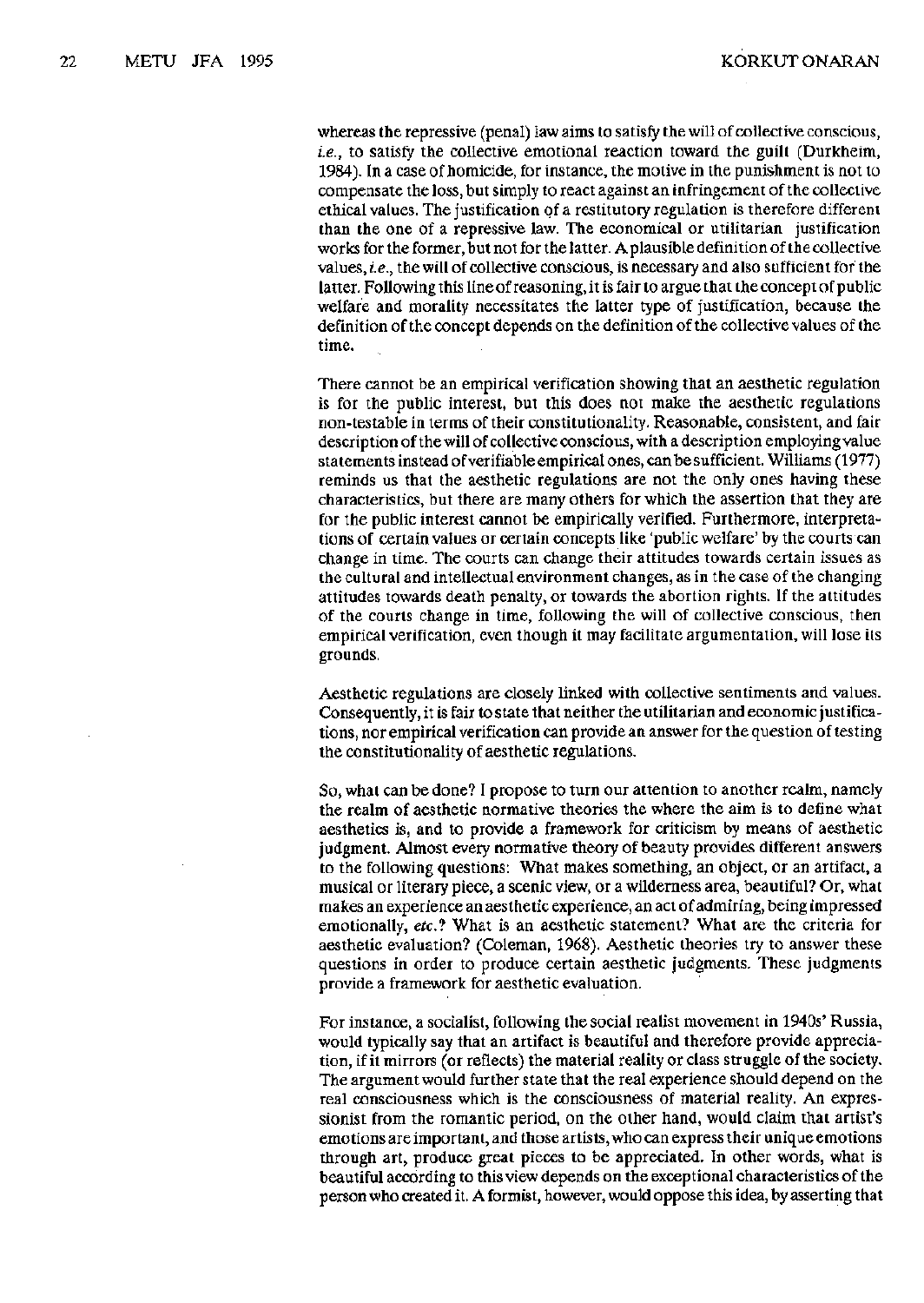what is beautiful is the inner structure of the work or the artifact. Therefore, the argument would proceed with the statement that exploring those characteristics of the object, which give it its inherent potential of being aesthetically appreciable, is a meaningful effort.

By answering the questions in these ways, each approach also produces some value judgments, such as, 'art should reflect the material reality, and hence, should primarily be educational', or 'the artist should express her or his inner world in a poetic way that no other forms of expression can', or 'the artist should explore the universal structures which can be appreciated everywhere and should transfer those to the artifact he or she creates'. These judgments provide certain frameworks to evaluate aesthetic creation. Yet, how can we decide on a single framework? How can we know which framework is the best?

These aesthetic judgments provide criteria for evaluation, but at the same time they also suggest arguments that explain the motives of our sentiments emerging from our aesthetic experiences. We find some explanations plausible and reject others. If we feel that these arguments refer to our experiences and they help us to understand some of our sentiments in a structured and verbalized way, then, we find them to have greater acceptance.

Furthermore, these explanations can be partial, *Le.* some arguments may scrutinize certain experiences of ours, whereas others help us to understand some other experiences. There is nothing wrong, for instance, with the following line of reasoning: 'The socialist argument is weak in explaining why I enjoy listening to Bach. On one hand, the formist argument provides a much sounder explanation for my listening to Bach. But on the other hand, the socialist argument makes sense when Bertolucci's movie '1990' is concerned'. We can discuss the collective sentiments in the same way. For instance, we may argue that the socialist argument is weak in explaining why certain musical pieces are being appreciated by people of different cultures and from different social strata throughout the ages. On the other hand, the same approach can give a plausible explanation why a lot of people enjoyed watching the movie '1900'. Yet, neither of them can give a sound explanation why John Muir walked from Wisconsin to Louisiana, alone in wild nature, and still enjoyed this journey. So, we look for explanations and aesthetic judgments associated with different theories.

Consequently, one criterion to assess aesthetic theories is whether or not associated aesthetic judgments are helpful in providing sound explanations to understand and verbalize collective sentiments of the day. Another important criterion, in our case, is whether or not these aesthetic judgments are compatible with the previously established higher level procedural rules and values of the courts.

#### DIFFERENT AESTHETIC APPROACHES AND THEIR SIGNIFICANCE IN LEGAL AESTHETICS

Having our basic expectations and the two criteria in mind, *Le.,* usefulness in explanation and the courts' compatibility, we may now discuss the aesthetic theories of environmental conservation and design. As mentioned in the introduction, four distinct approaches are to be reviewed and compared here. These are (a) the subjective approach, (b) the objective approach which sees nature as a beautiful object, (c) the objective approach which sees the experience in nature as uplifting, educating and aesthetic, and finally (d) the inter-subjective approach which defines the beauty referring to the symbolic meanings and values attached to the object or to the environment.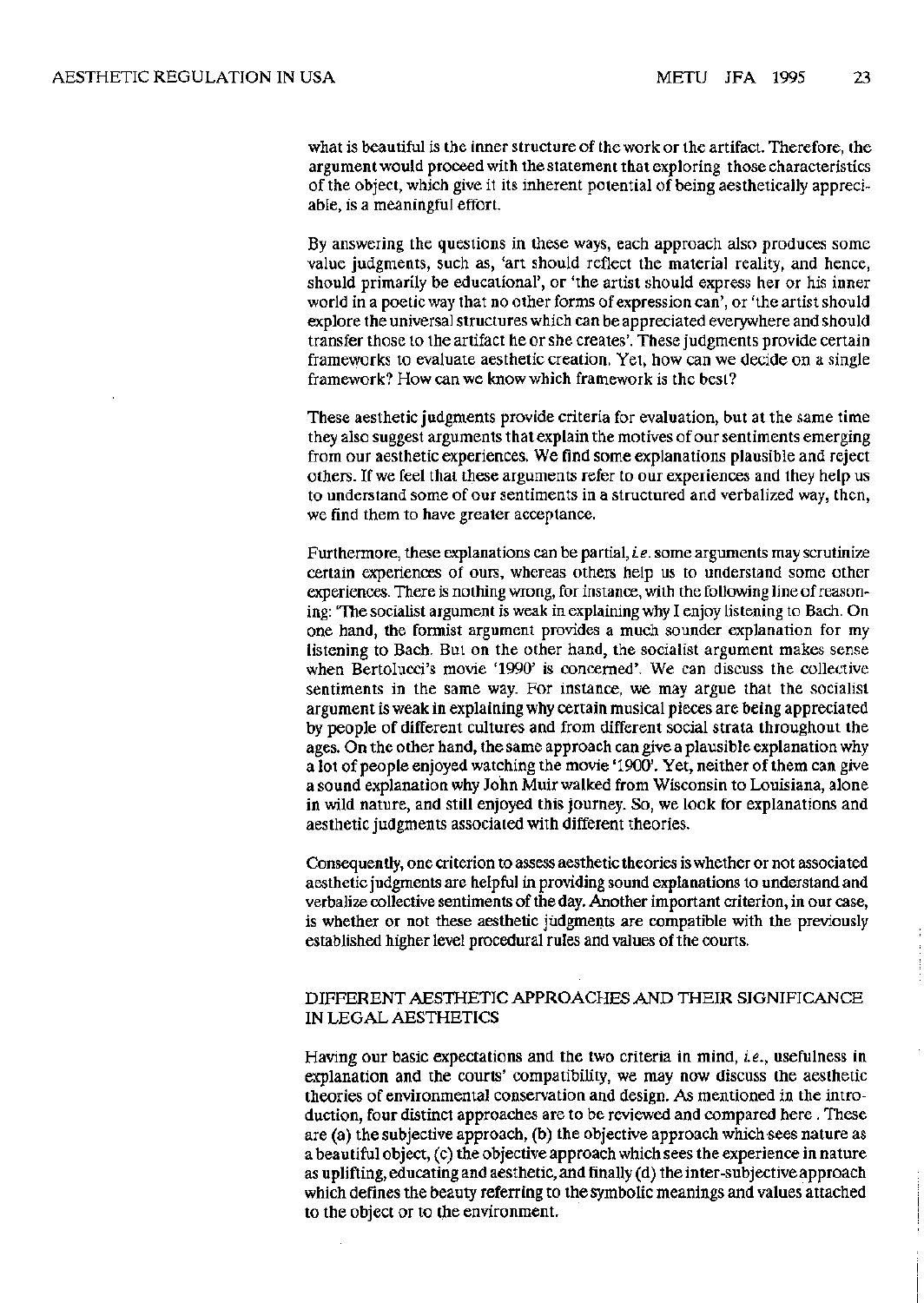The subjectivist approach claims that the environmental aesthetics is a matter of taste and it is the individual's choice and background which determines how one approache s t o th e environment . Thi s approac h wa s adopte d by th e court s espe cially in th e pre-Berma n period , an d courts , referrin g t o thi s approach , claimed tha t aestheti c purpose s alon e canno t provid e a vali d basi s for government' s use of polic e power.

Th e objectivis t approach , which see s natur e a s an objec t of beauty , argue s that every human bein g can appreciat e nature' s sceni c beautie s an d panoramas . There is an inherent characteristic in those scenic vistas and panoramas, and because of tha t thes e place s can b e appreciate d by everyone . Thi s approac h ha s been adopted especially in governmental policies for the management of public lands, i.e. National Parks, National Forests, Shores, and so on.

The objectivist natural aesthetics approach emphasizes the experience. It argues tha t if on e can gras p th e ecological relation s hidde n behin d it s surfac e beauty, the experience in nature can be uplifting, educating and aesthetically pleasing. This approach has been advocated by growing number of environmentalists who propos e a biocentri c ethica l basi s for lan d us e planning.

Finally, the inter-subjective approach claims that there are some shared bases for people' s aestheti c experiences . Th e collectiv e meaning s associate d with the environment condition people's attachment to their surroundings and facilitate their ability to identify themselves with their environments. Therefore, their aesthetic experiences in those environments cannot be independent from those meaning s an d attachments . Thi s approac h ha s bee n recognize d by th e court s and, one way or other, has been referred in many design reviews, and zoning and historica l landmark cases.

Before getting into detailed discussion of each approach, it is helpful to spend a little time about the objectivist and subjectivist views of aesthetics. The objectivis t view claim s tha t ther e exist s a n aestheti c valu e embodie d by th e object, which is independent from people's attitudes. That is to say, the aesthetic value of a musical piece , o r a painting , o r a n architectura l work , exist s independen t of people listening to that musical piece, or viewing the painting, or living in that architecture.

Coleman (1968), being an advocate of this view, gives the example of a complex musical piece, let's say, a symphony by Brahms. He claims that a child cannot understan d thi s music , becaus e h e o r sh e i s t o b e educate d bot h emotionall y and technically in order to follow the music. But the fact that this child cannot follow the music is irrelevant in evaluating the aesthetic value of that musical piece; the value is still there waiting to be appreciated. Similarly, if a lot of people appreciate viewing a natural scenery, we can say that there is an aesthetic value inheren t i n tha t scenery . Th e fact tha t som e othe r peopl e d o no t find tha t scenery exceptional or beautiful does not detract from its aesthetic value.

The subjectivist view, on the other hand, does not accept the existence of an aesthetic value which is independent from peoples' emotions and sentiments. This view claims that if there is no psychological impulse such as an emotion, a pleasure, or something similar, then there is no aesthetic value. In other words, on e canno t tal k abou t a n aestheti c valu e withou t referrin g t o people' s interests, an d expectations . After all , peopl e may hav e differen t interest s an d the y may approach the same object with different expectations. Let us think about a building, say, a house. An engineer, with the structural problems in mind, would see it as a structural problem. On the other hand, it is natural for, let's say, its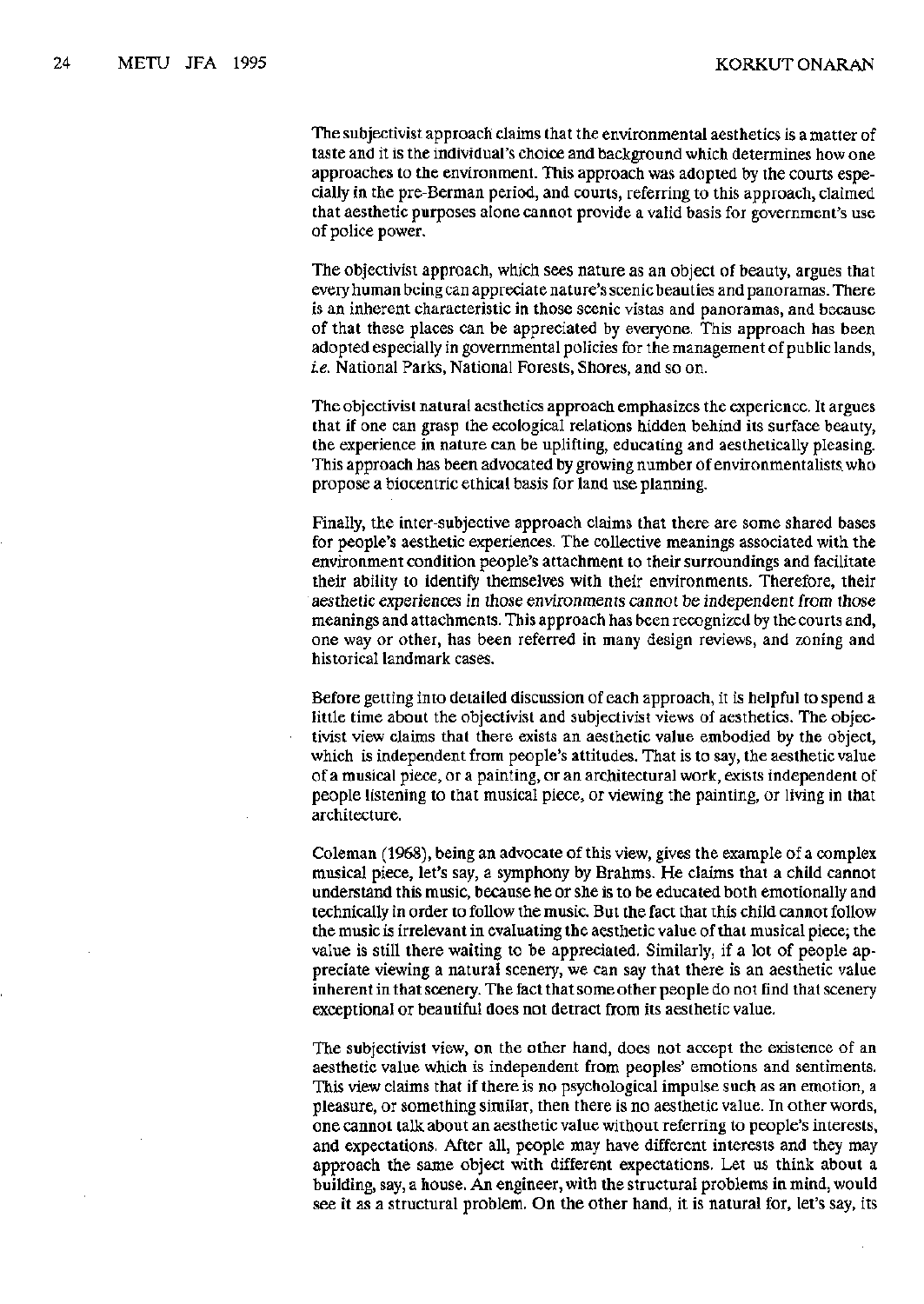future users who have some utilitarian questions in mind, to see the house like a tool they are going to use. Finally, an architectural critic who has just finished a paper on styles, most probably would approach the house as if it were a sculpture in which one could walk around. Furthermore, it is true for every one of us that we sometimes play the role of engineer, sometimes of the user, and still at other times that of the critic.

The subjectivist view argues that there are no distinct categories to differentiate objects of beauty and other objects. If we are playing the role of critics at the moment, even the very profane tools in the house, a faucet, or a hammer can activate our emotions. The trees, the cities, the streets can become works of art to the degree we are able to experience them aesthetically. On the other hand, for an appraiser who is trying to predict the original date of a painting, even a painting in the museum can be seen as an accumulation of paints with different chemicals. Consequently, for the subjectivist view, there are different types of experiences instead of different types of objects, and the aesthetic experience is one form of experience among many others.

#### THE SUBJECTIVIST VIEW

The subjectivist view of aesthetics was the common view recognized by the courts in the pre-Berman period. The following quote from Colorado Supreme Court's statement in Curran Bill Posting and Distribution Co. v. City of Denver (1910) demonstrates a typical earlier attitude of the courts toward the aesthetic issues:

> The cut of the dress, the color of the garment worn, the style of the hat, the architecture of the building or its color, may be distasteful to the refined senses of some, yet government can neither control nor regulate in such affairs (47 Colo. 1910; Costonis, 1988, 21).

The subjectivist view, in essence, implies an extreme relativism of tastes and suggests no support for aesthetic regulations. If there is no aesthetic value inherently embodied by the objects, and if the aesthetic experience is seen as a specific form of pleasure giving emotional experience, then, one object may be pleasing for one and not pleasing for others. Aesthetic preference becomes a matter of individual's taste. In other words, if there is no value embodied in the object, nobody has the right to argue that any specific object is worth preserving, because it will give an aesthetic pleasure to others, in the future. Hence, there can be no aesthetic reason to preserve an object or the environment.

According to the editor of the *Michigan Law Review* (1973, 1442), there are primarily two assumptions that the courts have employed following the subjective view: 'First, that there can be no consensus in matters of aesthetics. Second, that no aesthetic judgment is more or less reasonable than any other. . \ The second assumption especially stands against justifying any aesthetic regulation for legitimate use of police power to secure public interest.

The subjectivist claims lost their strength continuously, as the intellectual environment shifted from individualism of the 1920's, towards the New Deal Federalism's collective spirit (Costonis, 1988). During the 1930's and the 1940's, the courts began to recognize the aesthetic claims as significant concerns, but used them as secondary justifications along with non-aesthetic concerns (Karp, 1990). Especially, after the Berman case, the majority of courts left the subjectivist view and, as already mentioned, recognized the aesthetic concerns alone to uphold aesthetic regulations. However, there are still some courts following the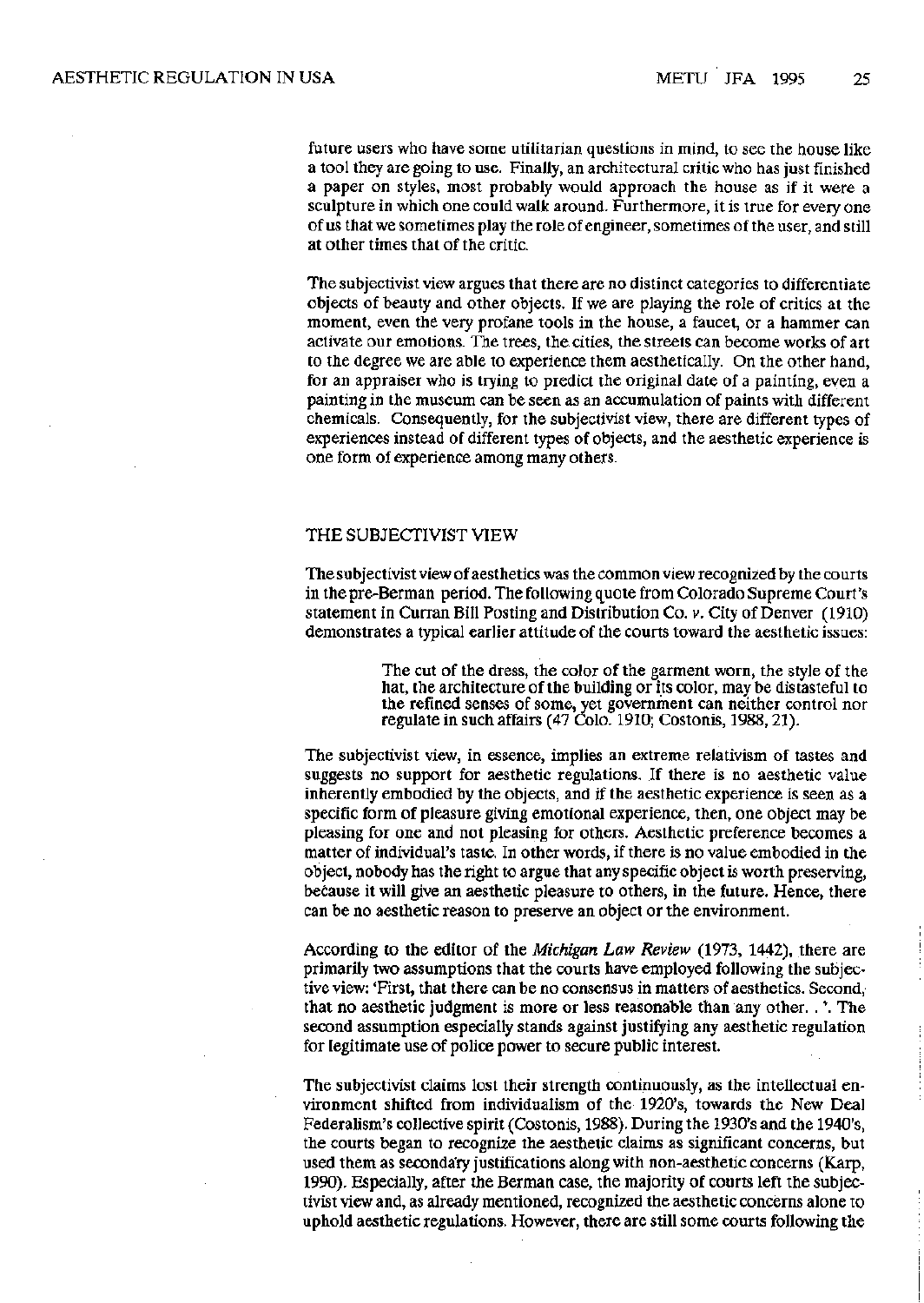subjectivist claims and some scholars critiquing the increasing number of aesthetic regulations *(e.g.,* Lightner, 1992; Pouler, 1992). Pouler (1992), for instance, attacks aesthetic regulations claiming that they are killing the variety, encouraging a socially and physically homogenous surrounding, and oppressing the plurality. Lightner (1992), following the subjectivist view, argues that even when there is a consensus on aesthetic taste in a community, the majority has no right to suppress the minority's taste. If we follow the subjectivist view, the argument makes sense. After all, the courts do not suppress the minority party's freedom of speech, because the majority has voted for the other party. So, why for instance, a review board prohibits certain types of architecture in certain districts?

Consequently, if we define the motive behind the consensus as a matter of personal taste, the consensus loses its grounds to be presented as for the public interest. Let us think about the following example. Say, there is a highway to be built between two major cities. Although there may be some minorities who will never use this highway, and although there are some private properties who are going to be condemned, it is very easy for the courts to recognize that the highway is for the public interest. They do not ask the majority's opinion for each case; it is obvious for almost everybody that the highway will provide rapid and easier means of transportation, will improve business, and so on.

In other words, there is a sound argument to accept that the implementation of the highway is for the public interest. Let's say, there is a strong opposition in the community against the highway. Following the same line of reasoning, we may say that what is important here is not the question of whether or not the opposition represents the majority's opinion, but it is how reasonable the argument behind the opposition is to represent it as a public interest. Let's say, the argument is a strong economic one. We may say that most probably the courts will uphold any regulation prohibiting the construction of that highway on the basis of the opposition. By the same token, if the opposition emerges as an aesthetic reaction, in other words, if it is activated by the collective sentiments, then, these sentiments should be represented in the courts with an argument stronger than the 'individuals' personal tastes', according to the claims of the subjectivist view.

To conclude, it can be asserted that the subjective view is far from providing sound explanations for the motives of collective sentiments. It is essentially against the governmental involvement in aesthetic regulations.

#### OBJECTIVIST VIEW

The objectivist view, on the other hand, provides a stable rationale for preservation, by means of its assumption that the aesthetic value is an inherent property of the object of beauty. However, I am going to claim that, in the legal realm, this view creates certain problems in terms of its compatibility with the courts' higher level procedural rules and values, especially those related with fairness and equity.

Although sometimes one can find some objectivist claims in the design review guidelines or historical landmark cases, it is especially in the field of nature preservation that objectivist aesthetic view has been extensively referred by the courts. Therefore, I am going to review two primary nature preservation approaches which are based on objectivist view of aesthetics.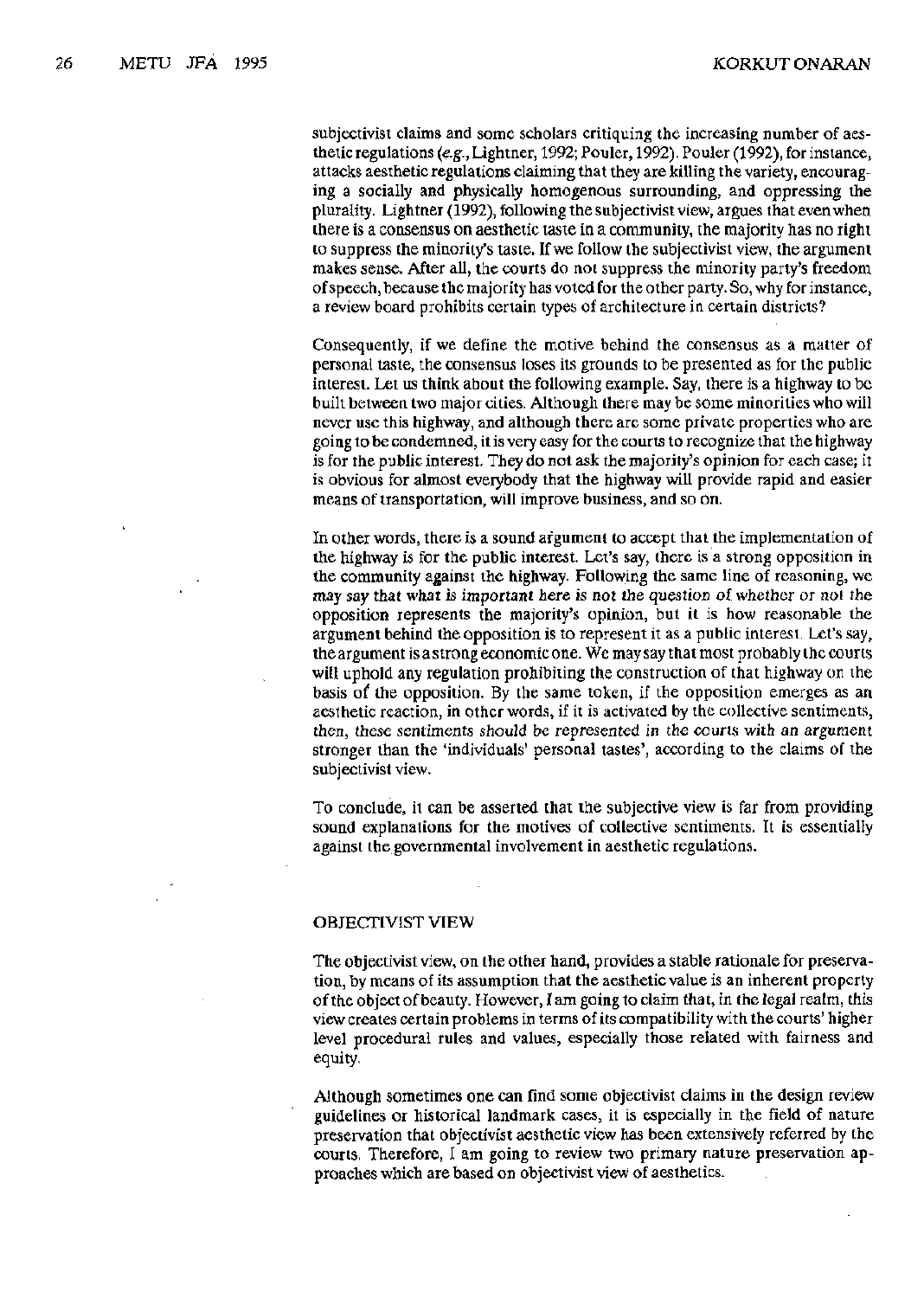#### NATURE AS THE OBJECT OF BEAUTY

The idea of natural scenes and panoramas which are able to 'take the breath of every human being away' has been a very common theme guiding many nature preservation activities, since the earliest conservation movements. Since the establishment of earlier State Parks and later the National Parks, the aesthetic concerns were one of the foreground purposes, especially for the group called nature preservationists (Koppes, 1987). The mentioned aesthetic concerns were essentially objectivist concerns. It was believed that nature inhabits a sublime value within itself. This value is out there waiting to be appreciated. This value is like a resource. Indeed, it is nonrenewable. Once it is gone, the next generations will lose the chance to enjoy and appreciate it.

It is important to note that in those earlier years of nature preservation, the opposition which exists today between visual resource management and the advocates of deepest nature experience did not exist. The concept of the sublime value of nature implied both a picturesque aesthetic value and also an uplifting, educating and emotionally activating, I would say, aesthetic plus moral value. Leaving the latter side of this opposition to the next section, I want to concentrate here on visual resource management.

The picturesque aesthetic value of nature is seen as a resource to be preserved by agencies like National Park Service and Natural Forest Service and attracted many researchers to establish certain aesthetic standards which are to be used in designating scenery and areas worth preserving. The nature of those standards is a significant issue for us.

In the previous section it was discussed that for subjectivists consensus is meaningless. For objectivists it is the contrary. If there is an aesthetic value embodied by an object, say a scenery, the existence of a significant amount of people enjoying that scenery can be a good clue in fixing the existence and defining the ingredients of that value. The researcher facilitates this by asking which characteristics of the sceneries are being appreciated, and therefore, are those to be appreciated.

Linton's (1968) study of landscape assessment where he established the characteristics of relative relief, wildness, desolateness, untouchedness as the major criteria, Fines' (1968) study where he categorized and mapped 773 square-mile area of East Sussex in unsightly, spectacular, superb, *etc.* zones, and Steinitz' (1990) visual preference studies are few examples among many other similar l. Both Linton's and Fine's works have aesthetic assessment studies which follow the objectivist view (1). Each of these been published again in Brooks and studies provides certain landscape characteristics as aesthetic standards which Lavigne (1985) **facilitate management guidelines for governmental agencies to follow.** 

> When an aesthetic value is said to belong to an object, following the objectivist view, this value becomes everlasting as long as the object exists. Therefore, once certain aesthetic standards are established with the presumption that these standards represent the universal characteristics of the mentioned everlasting aesthetic value, one no longer needs to change these standards. For instance, if Fines' East Essex map is able to designate the natural areas having aesthetic values, and if his criteria are to depict those characteristics of the landscape which give it the mentioned aesthetic value, then the governmental agencies have the right to preserve those characteristics till eternity. In the objectivist approach, there remains no need for change; the aesthetic value is over there and preserved. The established standards can be legalized and coerced by police power. Even if there appear new majorities with new preferences, there is no chance in the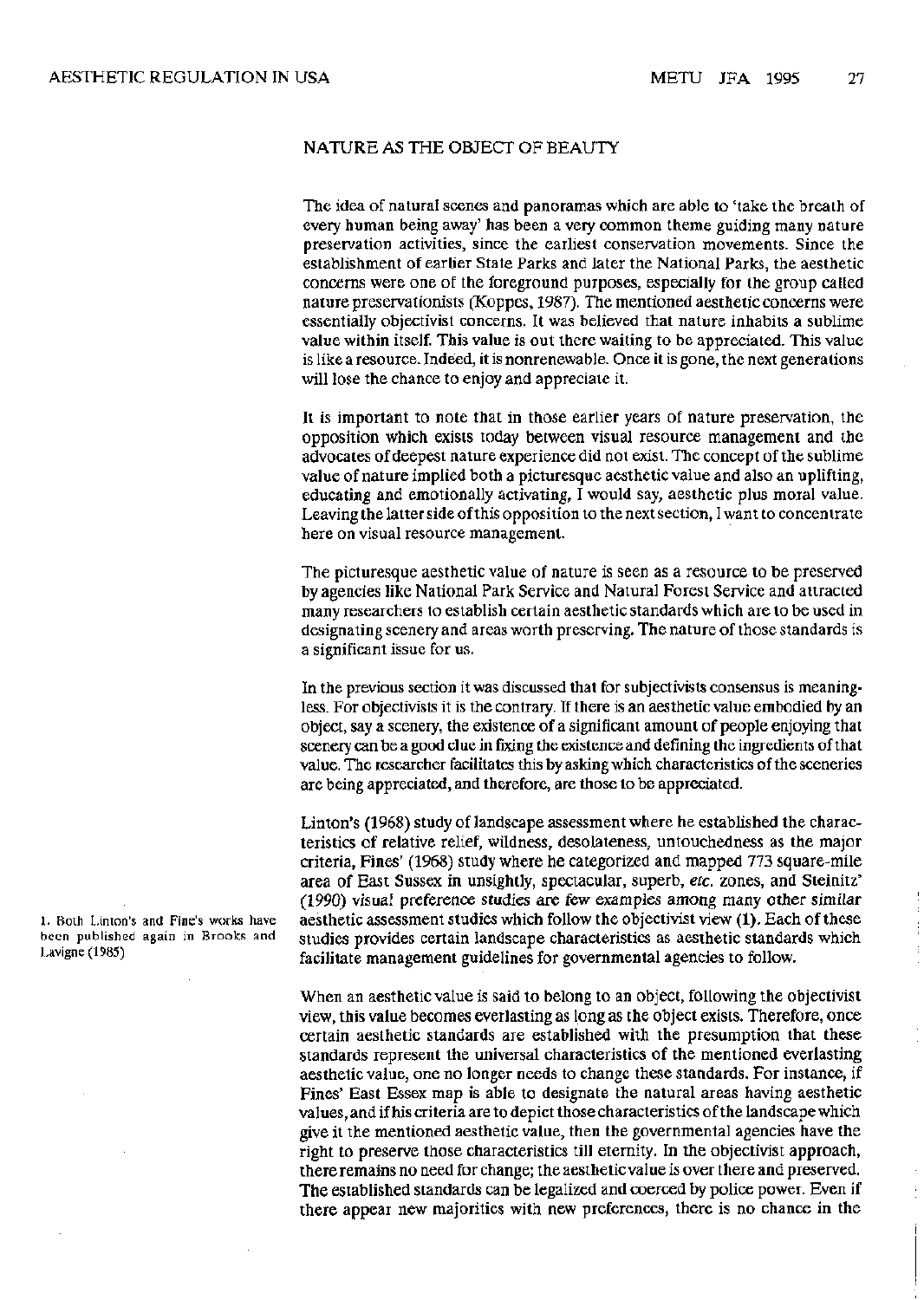mentioned process to employ the new inputs. Once the standards are established, they are valid everywhere and anytime.

When it is employed by governmental agencies, or by the courts upholding regulations, this resistance against change and the dependence on experts establishing the standards make the objectivist aesthetic view overly conservative, elitist, and remote from changing collective sentiments. These aspects of standards remind us of Lightner's (1992) and Pouler's (1992) cry for dynamism, plurality, and variety. Pouler, for instance, argues:

> Aesthetic decision making is ultimately not founded upon objective or mutual standards of judgment, nor in consensus, but simply reverts back to those in control, the same forces that determine much of the public realm; the political, capitalist, cultural elite (Pouler, 1992,223).

Similarly, Costonis (1982) attacks the elitism of the objectivist view. He claims that establishing and coercing objective standards of beauty implies a despotism. This despotism is incompatible with courts' concerns about equal protection and their way of securing the public interests. I want to close this section with a quote by Costonis, which summarizes this argument of incompatibility:

> The visual beauty rationale's search for standards, defined as objective canons of aesthetic formalism, is both unnecessary and futile. . . Standards of aesthetic formalism cannot be authoritatively rendered as objective, ontologically based 'laws' (Costonis, 1982,424-425).

#### NATURE AS THE REALM OF UPLIFTING, EDUCATING, AND AES-THETIC EXPERIENCE

Aldo Leopold, *inA Sand County Almanac,* states:

A thing is right when it tends to preserve the integrity, stability, and beauty of the biotic community. It is wrong when it tends otherwise (Leopold, 1949).

This quote says many things: First, in the same line with the subjectivist view, it suggests that there is an aesthetic value in nature waiting to be appreciated. Second, this aesthetic value is not independent from the integrity and stability of the biotic community. Finally, and most important, the appreciation of this aesthetic value cannot be independent from ethical attitudes, in other words, one should first be respectful towards the integrity and stability of the biotic community; only after, he or she can appreciate the aesthetic value inherent in nature. This approach defines the aesthetic experience within a specific ethical paradigm. In other words, instead of using standards to define the characteristics of the aesthetic value existing inherently in nature, this approach suggests some ethical principles guaranteeing the appreciation of its value.

Honestly, I hesitate discussing this approach in this section. There can be two different interpretations of this approach. The first one says that *(e.g.,* Ka'rp, 1989), if the mentioned ethical principles represent the collective will of the communities, then it is the Congress' job to amend acts such as Wilderness Act of 1964, or Endangered Species Act of 1973, and it is the courts' job to uphold related regulations and enlarge the definition of public interest, claiming that respect for biodiversity is for the public interest. Indeed, the mentioned ethical principles have underlined the history of conservation in United States since the very early times of the movement. As I will discuss in the next section, this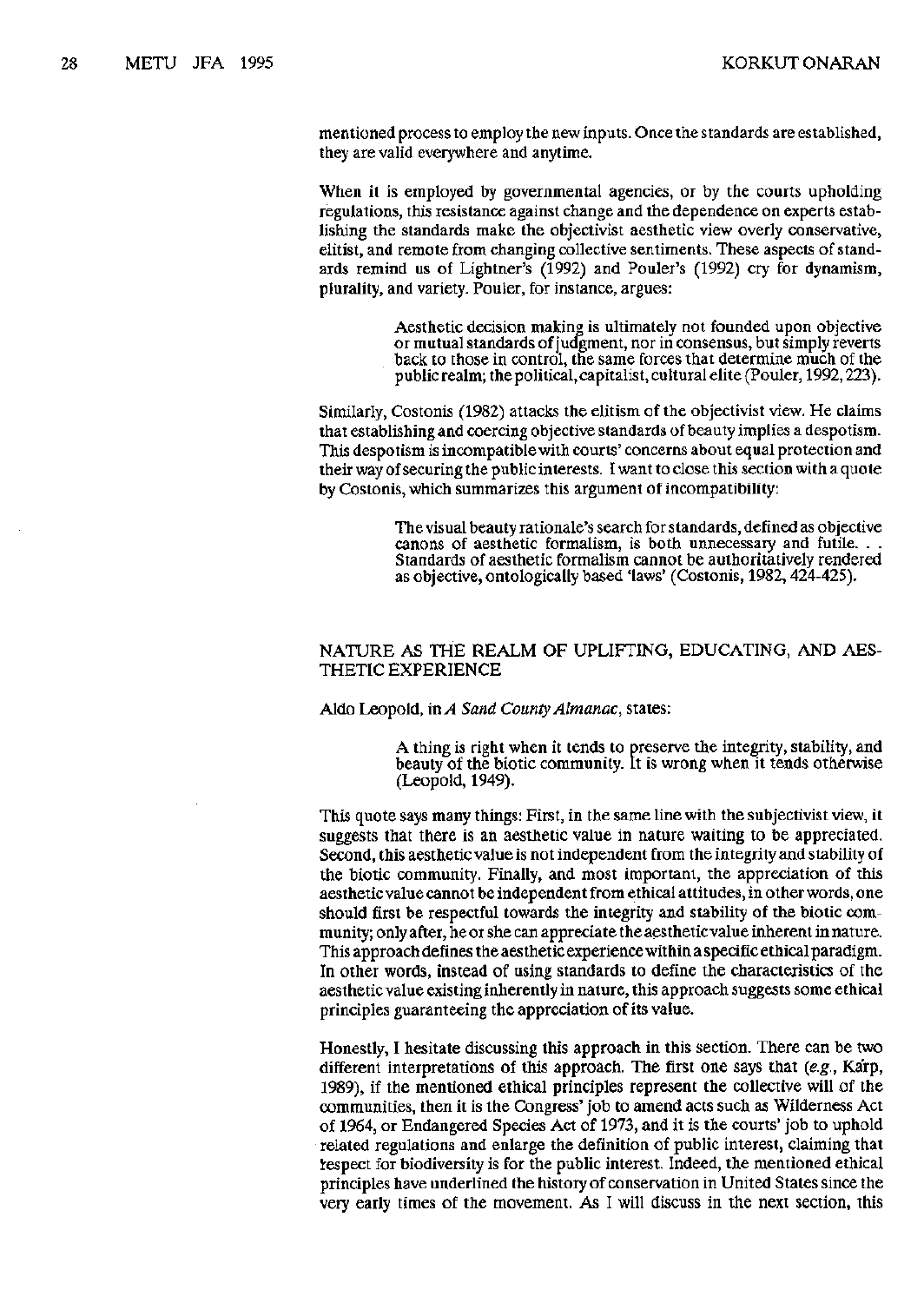interpretation is essentially inter-subjective, because it recognizes that the mentioned ethical principles had originated culturally, and are sustained by means of the support of the people of this country.

The other interpretation, which is closer to the objectivist view, claims that the mentioned ethical principles are indeed necessary procedures to appreciate the nature's beauty. In other words, if there is an aesthetic value out there, and if we know that the appreciation of it depends on some principles and procedures, then, the preservation of that value means the protection of the procedures and coercion of the principles.

CaUicott (1992), for instance, argues that the real aesthetic experience in nature is possible only with the real understanding of how nature works. Along this line, the ecological knowledge can significantly support a person in developing an ability to appreciate nature. But, this knowledge, as Collicott (1992) claims, should be supported with the real experiences and real observations in nature. The ecological knowledge can be a tool for someone to see what cannot be seen at first look. The aesthetic value existing in nature is the representation of the perfect creation. According to CaUicott (1992), by even watching an ant, one can grasp the insights of ant's life and appreciate this value of nature's beauty and perfection. Furthermore, if one is able to appreciate watching an ant, then by even watching an ant, that person can educate him-or-herself ethically and emotionally.

This approach can be seen as a recent version of the Platonic philosophy. Plato suggests that the things around us are images that we perceive, and arc the representations of some 'idea' which are perfection of God. One can reach and grasp that 'idea' by going behind the realm of visions and understanding the essential interrelations among the things in nature. According to Plato, art mirrors the surface appearances we perceive, in other words, it is the copy of a copy. Hence, art puts distance between us and the world of 'idea'. A picture of an ant can show only the surface image that we can perceive at first look anyway.

Similarly, Sax (1980) argues that the aesthetic appreciation of nature is totally different from driving through a scenic road and looking for spots to take pictures. Wood (1988) goes one step further and critiques the scenic management and argues that scenic management policies lie to us about nature and obscure its deep relations. In a similar line of Plato's anti-art philosophy, this approach encourages an anti-culture stance and sees the famous 'scenic beauty' images, *i.e.,* vistas and panoramas that popular culture favors, as artificial and superficial. Collicott (1992) emphasizes the differences between artifactual and natural aesthetics and argues that nature can provide us an educating and emotionally uplifting experience that no artifact or art piece can provide.

This approach is a forceful approach in preparing some experience oriented management programs in parks and wilderness areas (2). But it underemphasizes the significance of the collective sentiments of popular culture. Furthermore, it does not recognize the symbolic meanings of certain experiences in scenic areas and unique vista points. Taking a picture of a Grand Canyon view from exactly where thousands of other Americans have taken the same picture is a worthless activity, according to this view. What this view fails to see though, is that the view in Grand Canyon has been preserved for decades, just because every year thousands of people take pictures from that very viewpoint and put those pictures proudly in albums or on their walls. In other words, taking pictures of that vista becomes a kind of cultural ritual, and therefore, it represents a significant 2. See the proposed policy improvements concern, preservation of which can be justified as for the public interest in the

for National Parks by Sax (1980). courts.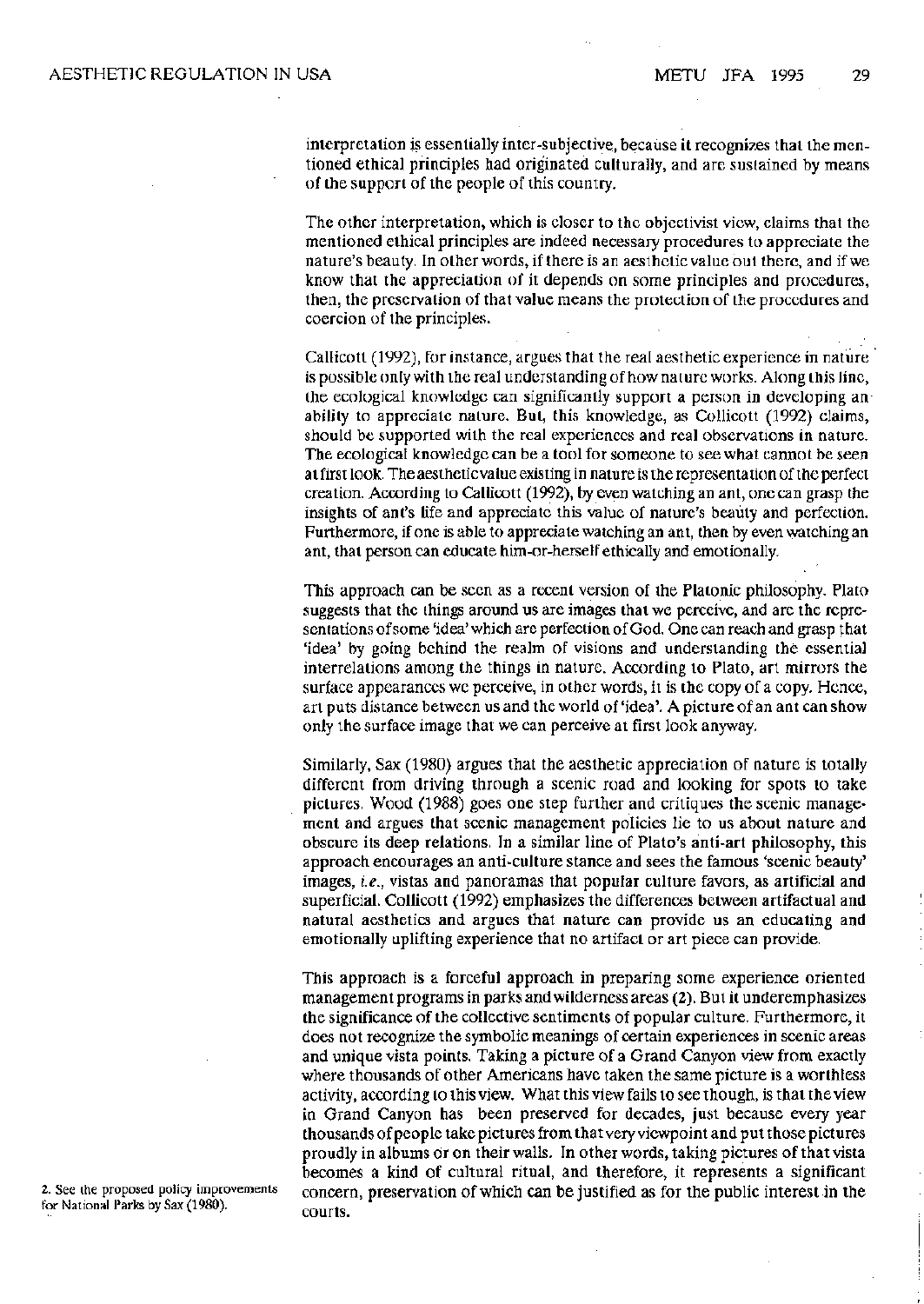#### INTER-SUBJECTIVIST VIEW

This view starts with the basic subjectivist assumption that there can be no aesthetic value inherent in objects, which is independent from people's emotions and sentiments. Yet it differs from the subjectivist view by asserting that people indeed can attach certain aesthetic values, along with some non-aesthetic ones, to certain objects through a symbolism that they construct and through identifying themselves with those objects. Therefore, there is reason to preserve those objects as long as the mentioned attachments are made. Furthermore, these attachments can be collectively constructed.

Any kind of object, like buildings, plazas, scenic views, valleys, and mountains, can symbolize certain values and can reveal certain attachments for people. In that case the infringement of such visual, spatial or experiential structures means the destruction of values, and identities as perceived by the latter. Costonis (1988), one of the major supporters of this view, calls these objects as icons. He claims that the destruction of icons by means of new developments (he calls them aliens) means the destruction of what those icons symbolize. The Statue of Liberty in New York, the White House in Washington D. G, the Grand Canyon in Arizona are examples embodying strong national attachments. They represent high degree of sensitivity at national scale, in other words, the destruction of those may create strong nationwide emotional reactions.

Appleyard (1979) argues that beyond their specific symbolic meanings, icons may embody some other and deeper attachments; people may identify themselves with those icons. In other words, the destruction of those icons can threaten the psychological security of those who see the surrounding icons as part of themselves.

The intersubjective view, with its 'attached values' argument provides a flexible reasoning in scrutinizing responses of collective sentiments in different issues, such as historical preservation, design review, and environmental protection. As it is mentioned in the previous section, the ethical environmental principles, for instance having respect for biodiversity, can be seen as culturally developed attitudes. They can be interpreted as the reflections of collective values and sentiments. In this sense, the justification of many nature preservation regulations, which are based on the argument that they reflect the will of the collective conscious, is compatible with the inter-subjective approach.

Following a similar line of reasoning, Stiles (1975) argues that the argument of 'attached values' has underlined the primary assumptions of historical preservation since its earlier days. Pyke (1971) claims that courts generally employ the cultural emphasis in the definition of 'special historical or aesthetic value'. Because of attachments such as truthfulness, morality, memory, and stability, Merryman (1989) argues that the preservation of cultural icons is for the public interest.

Other than historical landmark cases, the inter-subjective approach has been increasingly employed by the courts in design review cases. Costonis (1988) points out that the argument of 'emotional and cultural stability' is a suitable issue that the courts have increasingly employed in problematic design review cases. In Reid v. Architectural Board of Review (1963) where Ohio Appeals Court upheld Cleveland Heights' (a suburb of Cleveland) Architectural Board of Review's decision denying Mrs. Reid's application for building a modernist one story house in a neighborhood of two storey residential buildings, the court claimed that the house 'does not conform to the character of the houses in the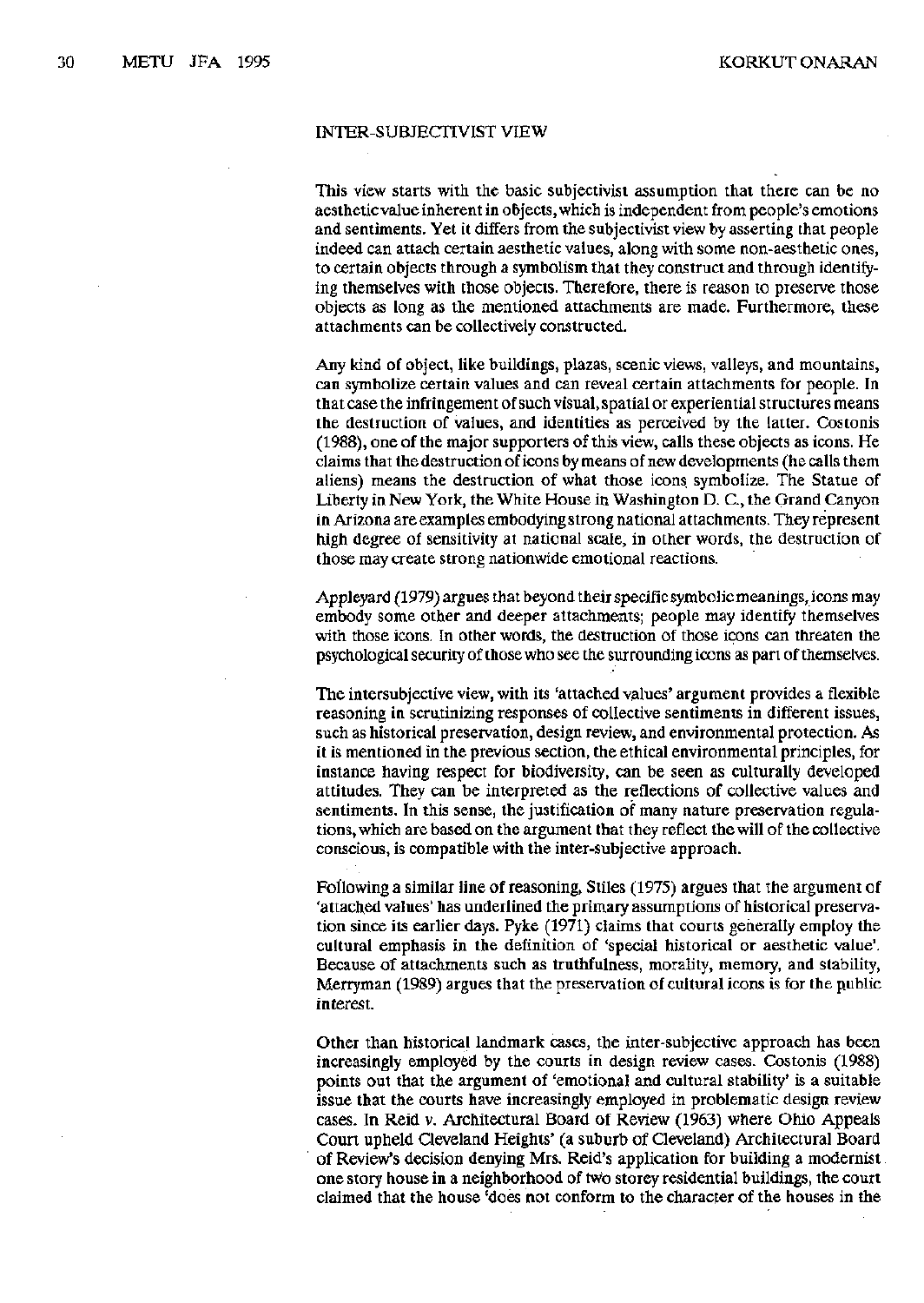area' (119 Ohio App., Williams, 1977,3). Although this decision has been found discriminatory (Turnbull, 1971) and problematic by some (Turnbull, 1971; Williams, 1977), 'the attached values' argument helps us to understand that this and similar decisions may have valid justifications.

The decision seems unfair from an individualist point of view. Yet if we can see the whole environment as a single artifact with attached collective values, then the construction of that house in that neighborhood can be seen like putting a 'nonconforming' handrail to a house. Here, the icon is the whole neighborhood. If we think about building a glass walled high-rise office building in the middle of French Quarter of New Orleans, 'the historical associations and values of single buildings' would not be enough to explain the emotional collective reaction which would probably appear. 'Symbolic and identity related attachments of whole district' would be a more reasonable argument to represent the collective reaction in the courts, as a valid public interest to prevent the construction of the building.

This whole argument may seem to promote conservatism. Yet, it does not have to. As long as the speed of change is kept at a reasonable rate, and the changes do not distract the icons, the surroundings can be developed without a serious negative aesthetic impact. The issue is to what degree the new elements have the potential to become the bases of new attachments, to what degree people are ready to accept differences and changes, and how willing people are to attach new meanings to the new elements.

In this sense, what inter-subjectivist view is actually advocating is a dynamic process, literally a 'design review' process, instead of a 'preservation' based on standards. If there is a tolerable degree of change and if the collective sentiments defining that level are also subject to change, then, protection cannot be a process dependent upon stable standards. Preservation of icons necessitates a process of continuous reinterpretation of attachments and of continuous effort for representing the changing collective sentiments in the courts.

After all, a development or a project, which is seen as an alien today, can be tolerated tomorrow, and vice versa. I think it is fair to close this section with the following argument. It is this dynamism and flexibility to scrutinize collective sentiments in different cases which makes the inter-subjective approach and 'the attachment of values' argument particularly suitable for the courts in justifying the validity of aesthetic regulations as significant public purposes.

#### CONCLUSION

I started the discussion with an historical review suggesting that during the history of aesthetic regulations the number of the regulations has increased, the collective will to preserve certain environments has grown, and the courts' definition of public welfare has been broadened.

However, we have seen that many courts justify constitutionality of aesthetic regulations by employing non-aesthetic concerns such as property values and public safety. Furthermore, sometimes courts try to justify aesthetic regulations by means of empirical verifications. It is argued that these forms of justification are problematic and unfair. The aesthetic regulations are motivated by some collective sentiments or emotions, and therefore, they should be validated only by a plausible explanation of the motives of mentioned collective sentiments. Thus, the aesthetic judgments used in normative aesthetic theories can be important sources for legitimation of aesthetic theories.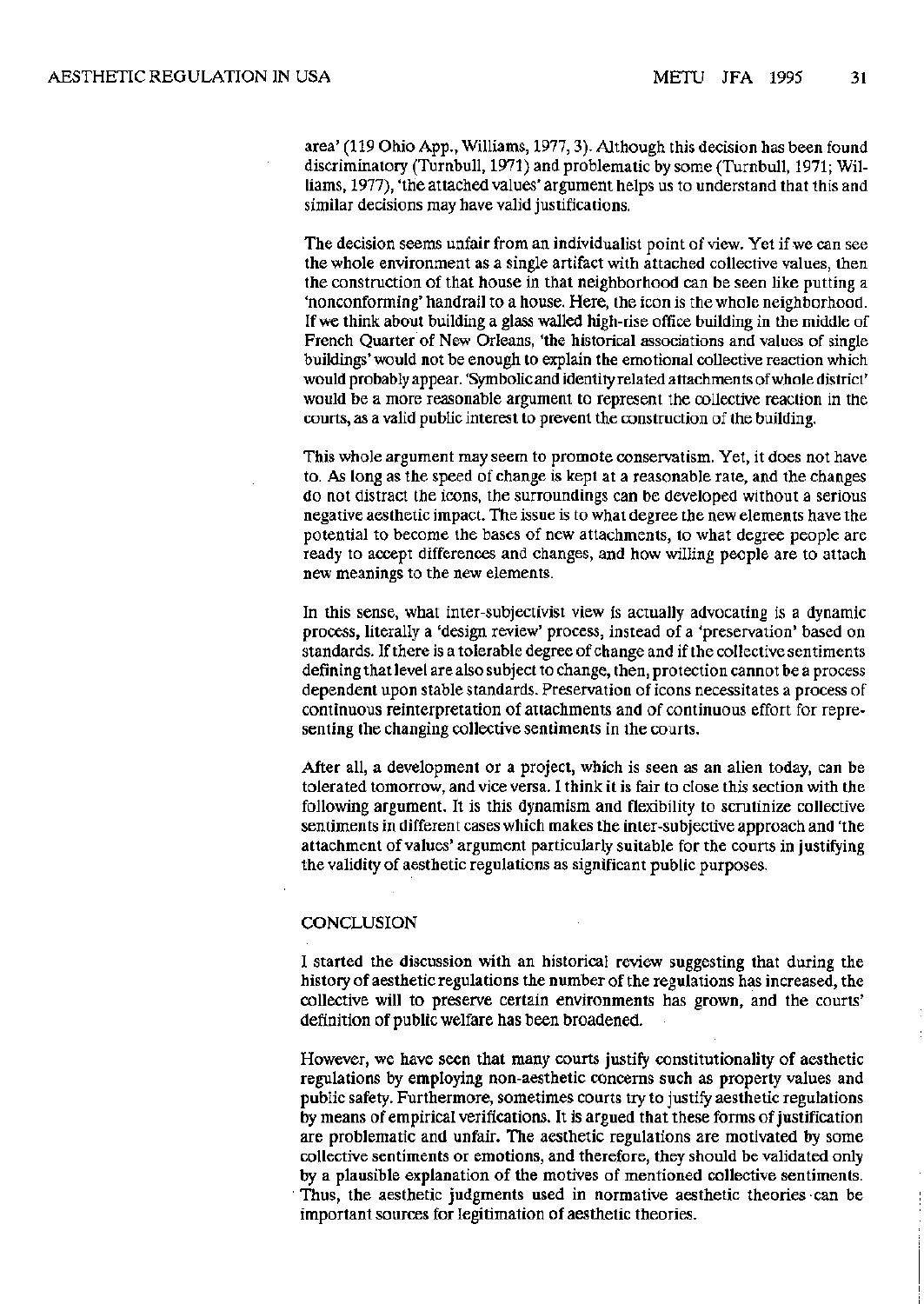Following this line of reasoning, I tried to make a comparative review of different approaches. These approaches are the subjective approach, the objective approach which sees nature as an object of beauty, the objective approach which sees the experience in nature as uplifting, educating, and aesthetically pleasing, and finally the inter-subjective approach which defines the aesthetic experience referring to the symbolic meanings and values attached to the environment and peoples' ability to identify themselves with their surroundings.

I classified these approaches within the framework of the well known opposition of objectivist and subjectivisl aesthetic views. I assessed these approaches based on two criteria: how well the aesthetic judgments of these approaches scrutinize the motives of collective sentiments and whether or not the approaches are compatible with the higher procedural values of the courts.

The subjeetivist view rejects the existence of an aesthetic value inherently existing within the object, and therefore, it is essentially against the governmental involvement in aesthetic regulations. Furthermore, it defines the motive behind the aesthetic consensus as a matter of personal taste, thus even if it exists, the consensus loses its grounds to be presented as public interest. Therefore, the subjeetivist view is far from providing sound explanation for the motives of collective sentiments.

The objectivist view, on the other hand, claims the existence of an aesthetic value inherent İn the object, waiting over there, to be appreciated. The consensus is significant in determining the characteristics or the ingredients of that aesthetic value. But, this line of reasoning suggests that once this aesthetic value, *e.g.*, the beauty in nature, is determined and defined, then the established standards are sufficient to preserve them; there is no need for change. The aesthetic value, which is no different than any other resource, exists over there, and it is preserved as long as the area is preserved. Although this view provides a strong base for preservation, the elitism employed in the establishment of standards and the despotism employed in coercing them are incompatible with the courts' higher level procedural rules and values.

Finally, the inter-subjectivist view rejects the existence of an aesthetic value which is independent from people's emotions and sentiments. It further proposes that people can attach certain aesthetic values, with non-aesthetic ones, to certain objects through symbolism or through identifying themselves with those objects. These attachments can change in lime. Therefore, they should be redefined continuously. In this sense this view encourages a dynamic 'design review' process instead of 'preserving' objects according to aesthetic standards. This dynamism and flexibility of the 'attached values' argument makes the inter-subjectivist approach particularly suitable for the courts in representing collective sentiments in different aesthetic matters and in justifying the constitutionality of different aesthetic regulations.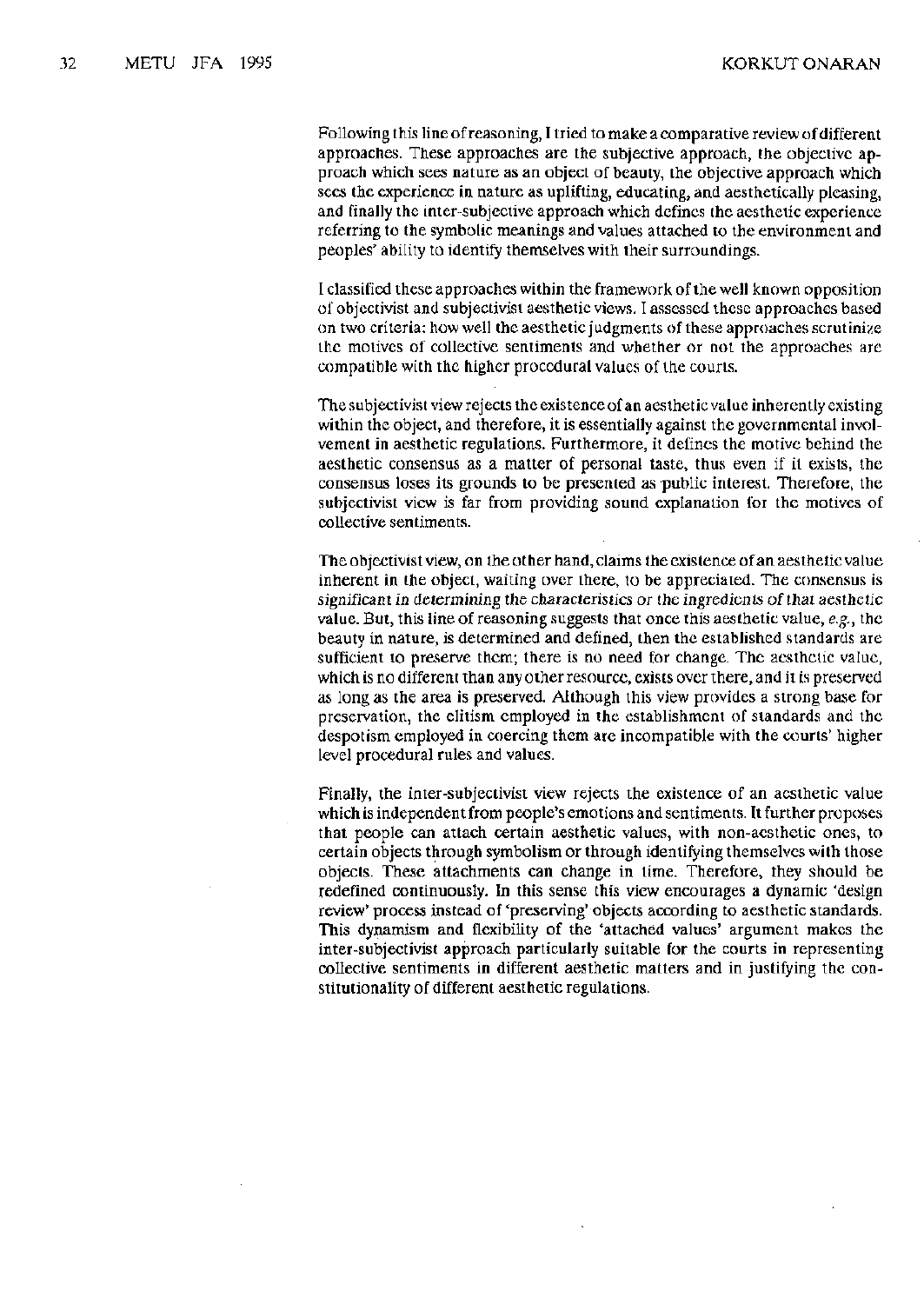## **TOPLUMCA BEĞENİLENİ KORUMAK: ESTETİK YAKLAŞIMLAR VE BU YAKLAŞIMLARIN YASAL ÇERÇEVEDEK ÖNEMLERİ**

## **ÖZET**

**Alındı** : 4. 11. 1996 **Analılar Sözcükler:** Hsletik, Çevre Kslcliği, Toplumsal Yargı, Çevre Hukuku, Toplumsal Yargı, Nesnellik-Öznellik, Uzlaşımsal Öznellik.

Amerika Birleşik Devletleri'nde çevrenin estetiğine ilişkin yasal çerçevenin yakın tarihini gözden geçirdiğimizde, farklı gelişmeler göze çarpmaktadır. Estetik nedenlerin öne sürüldüğü koruma yasaları hem sayısal olarak artmış, hem de içerikleri karmaşıklaşmıştır. Çevrenin korunmasını isteyen toplumsal irade güç kazanmakta ve kendini daha geniş tabanlarda dile getirmektedir. Ayrıca mahkemelerin kullandığı 'kamu yararı' kavramı genişletilmektedir. Özellikle 1956 yılında yer alan Berman-Parkcr duruşmasından sonra 'estetik kaygı'nın, yönetimlerin özel mülk üstündeki yapılaşmaların kısıtlanmasında, tek başına yeterli bir dayanak olduğu görüşü çok sayıda yargıç tarafından benimsenmiştir.

Öte yandan, estetikle ilgili söz konusu yasa ve yönetmeliklerin anayasallığı sorgulandığında, 1956 yılından sonra bile, yargıçların bu yönetmelikleri kamu güvenliği ya da mali gereklilik gibi ikincil nedenlere başvurarak savunabildiklerini izliyoruz. Bazı duruşmalarda, yönetmeliklerde yer alan estetikle ilgili kuralların görgül doğruluklarının bile ispatlanmaya çalışıldığını, bunun için de bazen bilirkişilere danışıldığını izlemekteyiz.

Gerek estetik kuralların ikincil bazı başka kaygılara dayanılarak savunulmasında, gerekse de bu kuralların doğruluklarının ispatlanmaya çalışılmasında sorunlar ve adaletsizlikler bulunduğu öne sürülcbilmektedir. Estetikle ilgili koruma yasaları, toplu olarak hissedilen bazı duyguların sonucunda doğmuştur. Bu kurallar ancak söz konusu duyguların sağ duyuya aykırı olmayacak bir biçimde dile getirilmesiyle ve tartışılabilmesiyle savunulabilir ve bu kurallar ancak bu yolla yasal dayanaklar elde edebilir. Bu çerçevede, çevrenin estetiğine ilişkin bazı kuramların gözden geçirilmesi mahkeme salonlarında estetikle ilgili yasaların makul bir biçimde nasıl savunulabileceği konusundaki tartışmaya ışık tutacaktır.

Burada çeşitli estetik yaklaşımları tartışılmakta, karşılaştırılmakta ve mahkemelerde estetik değer yargılarının kullanımını artırmayı amaçlayan bir çerçeve açısından bu yaklaşımlar değerlendirilmektedir. Değerlendirmede başlıca iki ölçüt kullanılmıştır: (a) Söz konusu yaklaşımın öne sürdüğü estetik değer yargıları, çevrelerin korunması konusunda topluca hissedilen kaygıların ve duyguların dile getirilmesinde ne kadar yardımcı olabiliyor? (b) Bu yaklaşımların öne sürdüğü koruma çerçeveleri anayasallık açısından (eşit muamele, tahmin edilebilir ya da beklenilir muamele ve ifade özgürlükleri açılarından) ne kadar tutarlıdır?

Günümüzde çevresel estetik konusunda akademik çevrelerde yaygın olan ve aynı zamanda yönetimlerin çeşitli birimleri tarafından kullanılan koruma kurallarında dört farklı estetik yaklaşımı gözlenmektedir. Bunlar: (1) estetiği öznel bir deneyim olarak gören 'öznel yaklaşım', (2) doğayı mutlak bir güzellik unsuru olarak gören nesnel yaklaşım, (2) doğadaki deneyimi öğretici, yükseltici ve geliştirici bir deneyim olarak gören nesnel yaklaşım, (3) estetik deneyimi çevreyle özdeşleşme ve çevreye topluluklarca atfedilen sembolik ve mecazi değerler açısından tanımlayan 'uzlaşmacı öznel yaklaşım'dır. Bu dört yaklaşımın tarih içindeki gelişimleri de farklılıklar göstermektedir.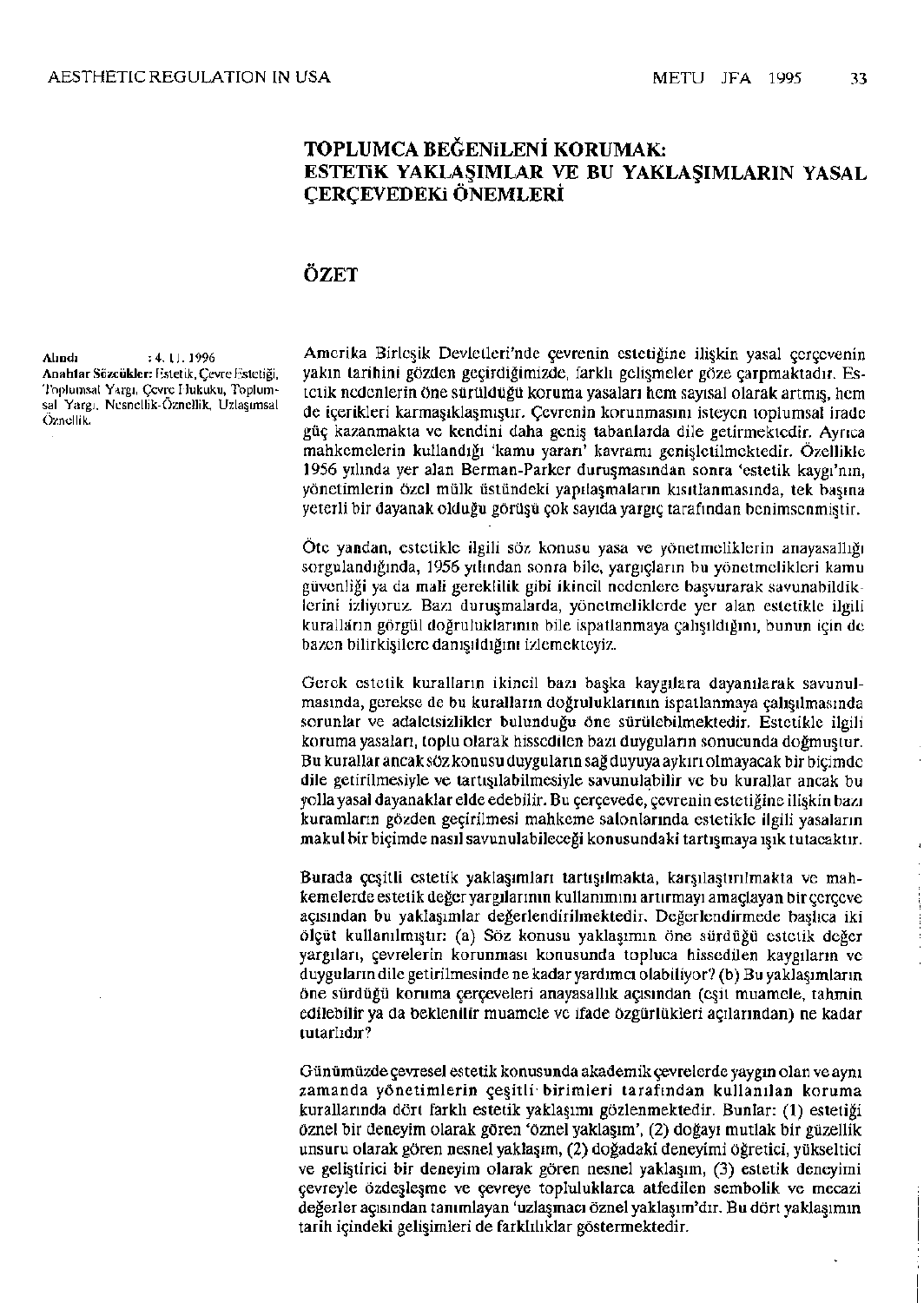Estetik deneyimin kişisel birikimlerle ilişkili olduğunu ve kamu yararı kavramının böylesi göreli bir ortamda tanımlanamayacağını öne süren öznel yaklaşım, koruma yasaları için her hangi bir savunu sunamamaktadır. Nesnel yaklaşımlar ise estetik değeri, nesneye (ya da çevreye) ait bir doğal kaynak olarak görmekte ve sunduğu yasal çerçeve devinim içinde olan planlama ve tasarım etkinlikleriyle uzlaşamamaktadır. Ayrıca bu yaklaşıma dayanan koruma kuralları teknokratik bir biçimde tepeden inme uygulandığından ve topluca hissedilen duygulan dışladığından dolayı çoğunlukla anayasallıkları açısından sorunlu bulunmaktadır. Bu açıdan 'uzlaşmacı öznel yaklaşım'm, sembolik ve mecazi değerleri ve toplulukların kendini çeşitli çevrelerle özdeşleştirme süreçlerini en iyi dile getirdiği için, yasal çerçeve açısından en verimli ve yararlı yaklaşım olduğu sonucuna varılmaktadır.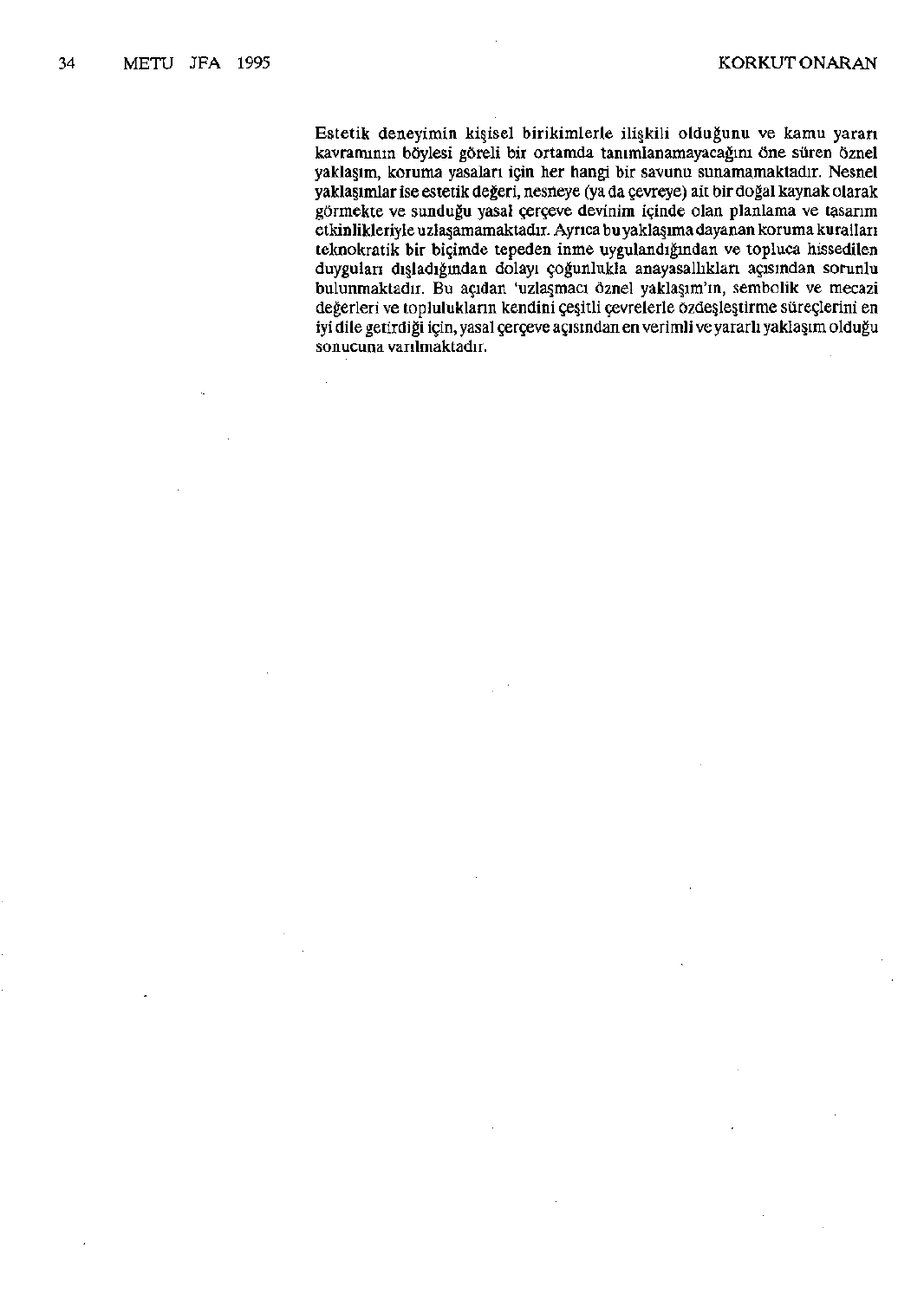#### **REFERENCES**

- APPLEYARD/D. (1979) The Environment as a Social Symbol: Within a Theory of Environmental Action and Perception, *The APA Journal* (4) 143- 153.
- BROOKS, R. O., LAVIGNE, P. (1985) Aesthetic Theory and Landscape Protection: The Many Meanings of Beauty and Their Implications for the Design, Control and Protection of Vermont's Landscape, *UCLA Journal of Environmental Law and Policy* (2) 129-172.
- BUFFORD, S. (1980) Beyond the Eye of the Beholder: A New Majority of Jurisdictions Authorize Aesthetic Regulation, *University of Missouri-Kansas City Law Review* (48) 126-166.
- CALLICOTT, J. B. (1992) The Land Aesthetic, *Renewable Resource Journal*  (Winter).
- COLEMAN, F. (1968) What is the Aesthetic Point of *View? Aesthetics: Contemporary Studies in Aesthetics,* F. Coleman *ed.,* McGraw Hill Book Co., New York.
- COSTONIS, J. (1988) *Icons and Aliens: Law, Aesthetics, and Environmental . Change,* University of Illinois, Chigago.
- COSTONIS, J. (1982) Law and Aesthetics, *Michigan Law Review* (80).
- DUCKER, R. (1988) Land Subdivision Regulation, *The Practice of Local Government Planning,* F. S. So *ed.,* APA Publishing.
- DURKHEIM, E. (1984, 1893) *The Division of Labor In Society,* W. D. Halls *trans.,* New York: The Free Press.
- GERCKENS, L. C. (1988) Historical Development of American City Planning, *The Practice of Local Government Planning,* F. S. So *ed.,* APA Publishing.
- KARP, J. (1990) The Evolving Meaning of Aesthetics in Land Use Regulation, *Columbia Journal of Environmental Law* (15) 307-328.
- KARP, J. (1989) Aldo Leopold's Land Ethic: Is An Ecological Conscience Evolving in Land Development Law? *Environmental Law* (19) 737- 765.
- KOPPES, C. (1987) Efficiency, Esthetics, Equity: Toward a Reinterpretation of American Conservation, *Environmental Review* (Summer).
- LEOPOLD, A. (1949) *A Sand County Almanac, and Sketches Here and There,*  Oxford University Press, Oxford.
- LIGHTNER, B. (1992) A Critical Evaluation of Design Review, Unpublished paper.